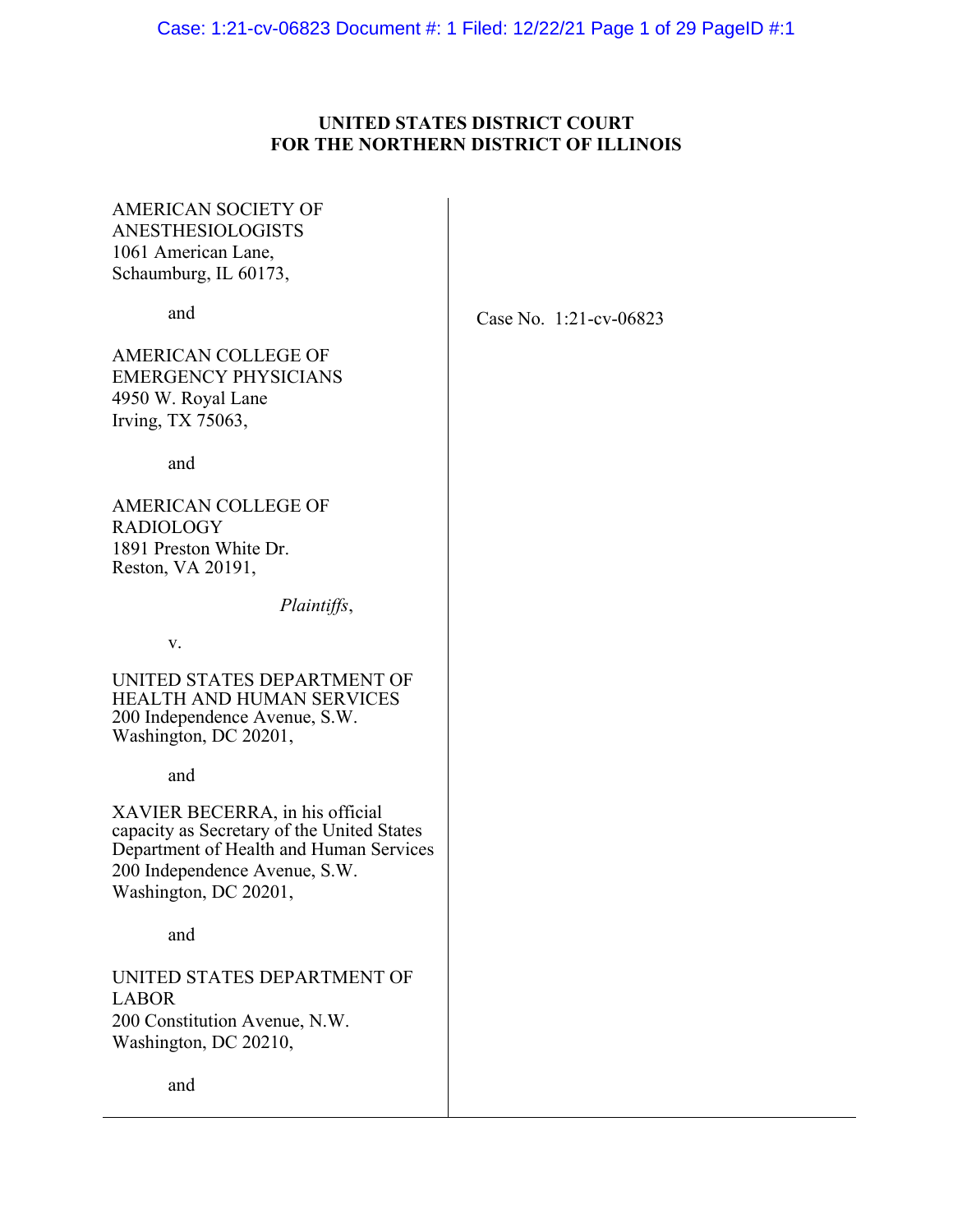MARTIN J. WALSH, in his official capacity as Secretary of the United States Department of Labor 200 Constitution Avenue, N.W. Washington, DC 20210,

and

UNITED STATES DEPARTMENT OF THE TREASURY 1500 Pennsylvania Avenue, N.W. Washington, DC 20220,

and

JANET YELLEN, in her official capacity as Secretary of the United States Department of the Treasury 1500 Pennsylvania Avenue., N.W. Washington, DC 20220,

and

UNITED STATES OFFICE OF PERSONNEL MANAGEMENT 1900 E Street, N.W. Washington, DC 20415,

and

KIRAN AHUJA, in her official capacity as Director of the United States Office of Personnel Management 1900 E Street, N.W. Washington, DC 20415,

*Defendants*.

# **COMPLAINT FOR DECLARATORY AND INJUNCTIVE RELIEF**

 Plaintiffs, the American Society of Anesthesiologists ("ASA"), the American College of Emergency Physicians ("ACEP"), and the American College of Radiology ("ACR"), bring this

action against Defendants, the United States Department of Health and Human Services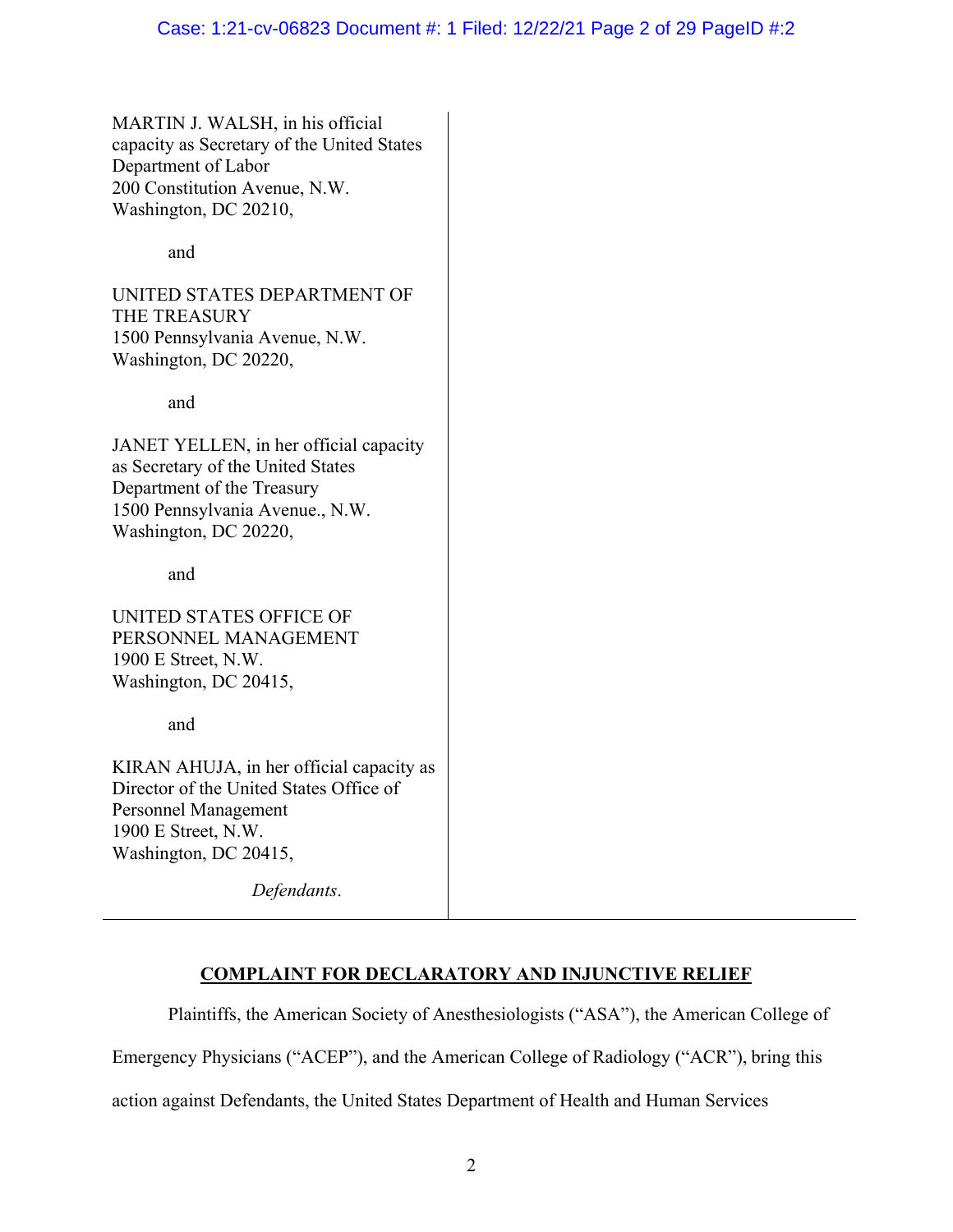("HHS"), the United States Department of Labor ("DOL"), the United States Department of the Treasury ("DOT"), the United States Office of Personnel Management ("OPM"), and the current heads of those agencies in their official capacities (collectively, the "Departments"), and state as follows:

# **INTRODUCTION**

1. This is a civil action brought to obtain declaratory and injunctive relief to halt the implementation of specific provisions of an interim final rule ("IFR") jointly published by the Departments to implement the No Surprises Act, Pub. L. No. 116-260, 134 Stat. 1182 (2020).<sup>1</sup> Requirements Related to Surprise Billing; Part II, 86 Fed. Reg. 55,980 (Oct. 7, 2021) [hereinafter "October IFR"]. The No Surprises Act addresses two interrelated problems with the private health insurance market: 1) insurers demand unreasonably low reimbursement rates as a condition of physicians participating in their networks, thus forcing many physicians to stay out of network to remain economically viable; and 2) patients who unknowingly receive certain care from out-of-network providers are responsible for amounts not paid by their insurance companies, which is known as "surprise billing." Plaintiffs support Congress's reforms, which, if properly implemented, will ensure fair reimbursement for physicians and reasonable cost sharing by patients. Unfortunately, the Departments have turned these reforms upside down and transformed an act intended to protect patients and their doctors into a giveaway to private insurers that will harm patients and providers. Certain provisions of the Departments' October IFR must be reversed because they are contrary to the No Surprises Act and violate rulemaking

<sup>&</sup>lt;sup>1</sup> The No Surprises Act amended provisions of the Public Health Service Act, the Employee Retirement Income Security Act, the Internal Revenue Code, and the Federal Employees Health Benefits Act. The Federal Employees Health Benefits Act, as amended by the No Surprises Act, cross references the requirements described in 42 U.S.C. § 300gg-111, 29 U.S.C. § 1185e, and 26 U.S.C. § 9816 (as applicable). 5 U.S.C. § 8902(p).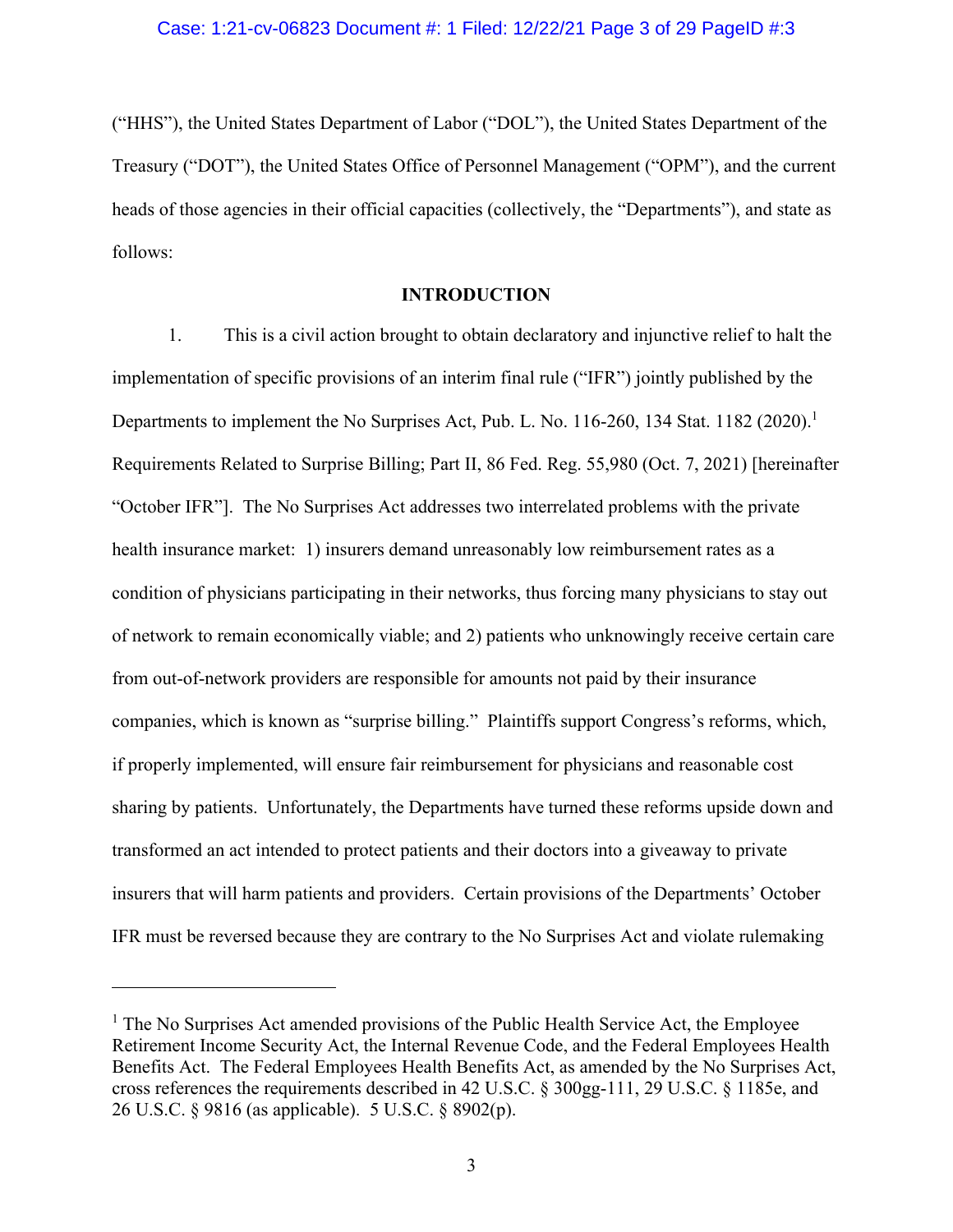#### Case: 1:21-cv-06823 Document #: 1 Filed: 12/22/21 Page 4 of 29 PageID #:4

requirements of the Administrative Procedure Act ("APA"), 5 U.S.C. § 553(b)-(d).

2. These provisions of the October IFR are unlawful because they tie the hands of a statutorily mandated independent arbitrator—referred to as an independent dispute resolution ("IDR") entity—that determines the appropriate reimbursement amount for certain health care items and services furnished by a provider or facility that is not within the network of the insurer. October IFR, 86 Fed. Reg. at 56,104, 56,116, 56,128. The October IFR's provisions dictating the IDR entity's determination of the appropriate out-of-network rate for such items and services are invalid because they eliminate the IDR entity's statutory authority to weigh multiple factors impacting the rate of payment and instead require the IDR entity to give "presumptive weight" to only one factor, the qualifying payment amount ("QPA"), which is skewed in favor of insurers.

3. The No Surprises Act establishes protections for participants, beneficiaries, and enrollees (collectively, "patients") in group health plans and group and individual health insurance coverage (collectively, "insurers") from surprise billing when patients receive (1) emergency services provided by an out-of-network provider or out-of-network emergency facility, or (2) non-emergency services from an out-of-network provider with respect to a visit at an in-network health care facility. The No Surprises Act addresses surprise billing that occurs when a patient unknowingly receives items or services from an out-of-network provider at an innetwork healthcare facility or emergency care provided out-of-network, and the patient is billed for amounts not covered by the patient's insurance.

4. The No Surprises Act creates a framework for determining fair payment for the provision of certain out-of-network items and services. 42 U.S.C. § 300gg-111(c); 29 U.S.C. § 1185e(c); 26 U.S.C. § 9816(c). Congress established an IDR process requiring the IDR entity to take a balanced approach to setting the amount of payment for the applicable out-of-network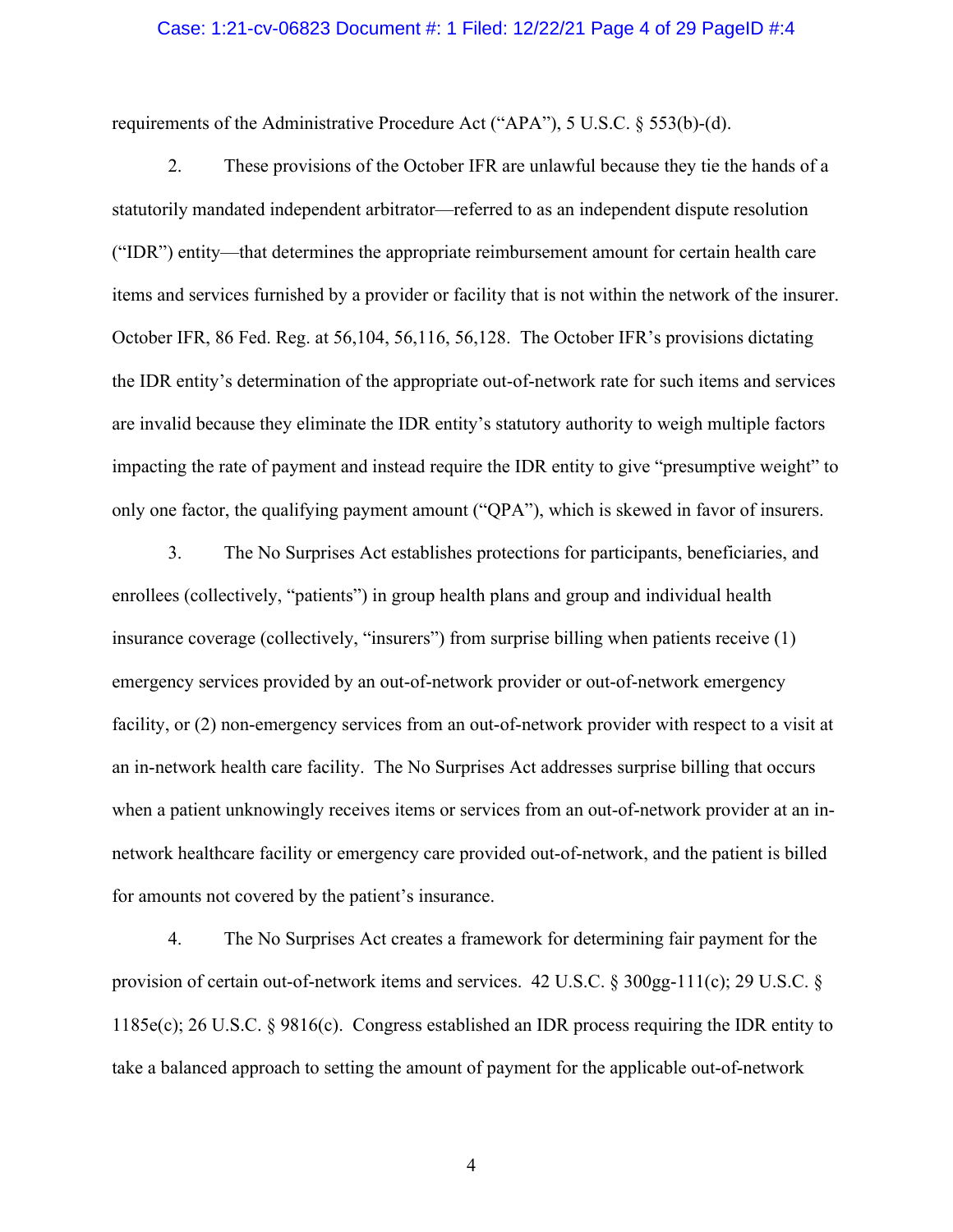#### Case: 1:21-cv-06823 Document #: 1 Filed: 12/22/21 Page 5 of 29 PageID #:5

items or services. 42 U.S.C. § 300gg-111(c)(5); 29 U.S.C. § 1185e(c)(5); 26 U.S.C. §

9816(c)(5). Congress unambiguously delineated a list of factors that the IDR entity "shall consider" when identifying the appropriate reimbursement amount. 42 U.S.C. § 300gg-111(c)(5)(C); 29 U.S.C. § 1185e(c)(5)(C); 26 U.S.C. § 9816(c)(5)(C). To ensure a balanced and independent process, Congress did not give any one specific factor presumptive weight. Nor did Congress authorize the Departments to determine how the IDR entity should weigh each factor.

5. Despite this clear directive, the Departments promulgated the October IFR, which unlawfully abrogates the discretion granted by Congress to IDR entities by dictating how the IDR entity should balance the statutory factors. Instead of requiring the consideration of all information that Congress deemed relevant to payment, the Departments improperly gave presumptive weight to one factor—the QPA—over all other factors unless the party can satisfy additional requirements that are not stated in the No Surprises Act. October IFR, 86 Fed. Reg. at 56,104, 56,116, 56,128.

6. The October IFR requires IDR entities to "presume that the QPA is an appropriate payment amount" unless a party provides "credible information" concerning the factors enumerated in the statute "clearly demonstrating" that the QPA is "materially different from the appropriate out-of-network rate," or unless the payment offers submitted by the provider/facility and the insurer are equally distant from the QPA but in opposing directions. *Id*. at 55,995. Under the No Surprises Act, the QPA is the insurer's median in-network rate within a particular geographic area. 42 U.S.C. § 300gg-111(a)(3)(E)(i); 29 U.S.C. § 1185e(a)(3)(E)(i); 26 U.S.C. §  $9816(a)(3)(E)(i)$ . Thus, the October IFR effectively imposes the insurer's in-network rate—the QPA—on out-of-network providers/facilities.

7. Except in the rare circumstance that the offers are equally distant from the QPA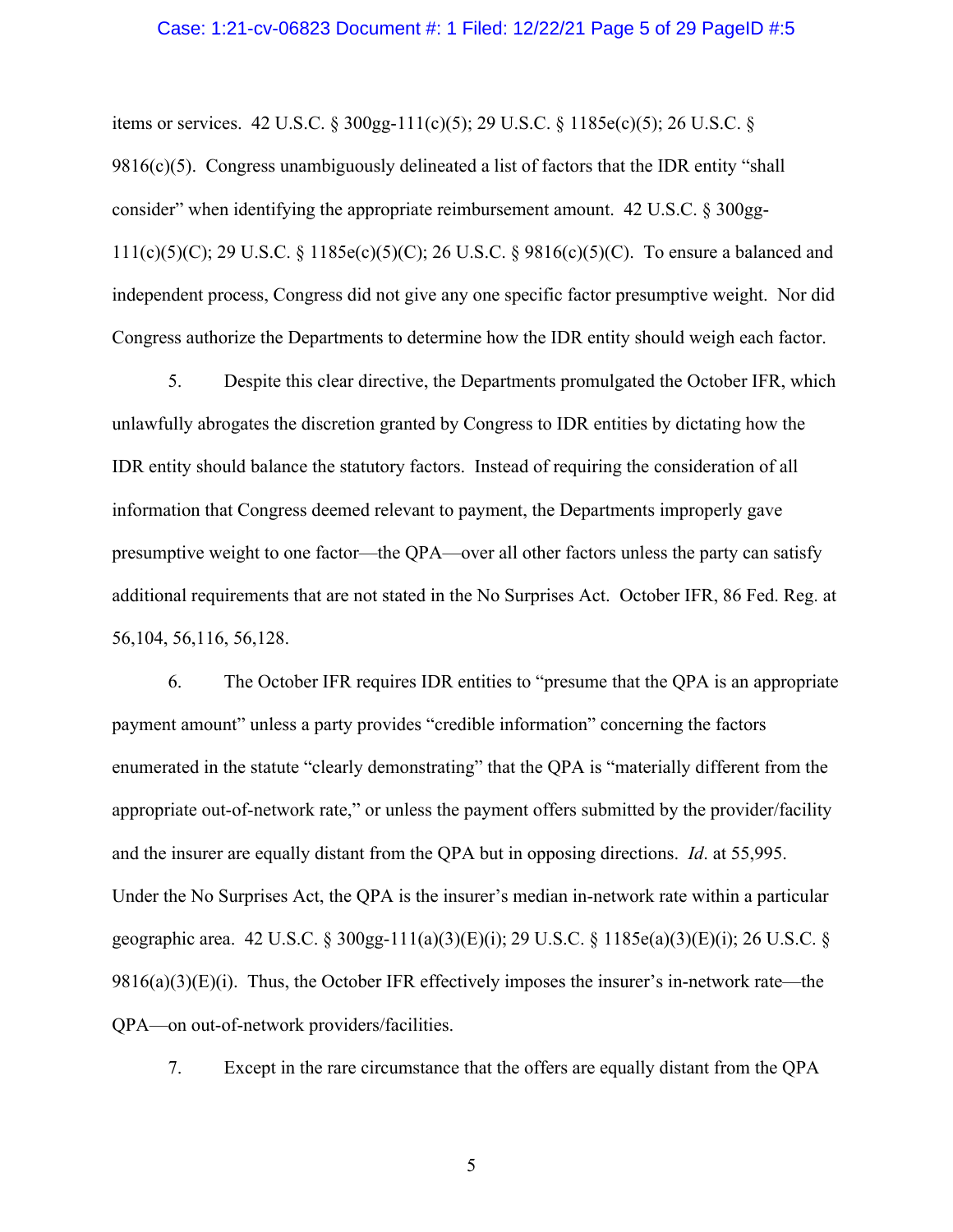#### Case: 1:21-cv-06823 Document #: 1 Filed: 12/22/21 Page 6 of 29 PageID #:6

but in opposing directions, the IDR entity is *not* required to consider any of the other statutory factors unless "credible information submitted by the parties clearly demonstrates that the QPA is materially different from the appropriate out-of-network rate." *Id*. at 55,995. Therefore, the October IFR's "rebuttable presumption" in favor of the QPA significantly deviates from the statute's text, upending the careful balance Congress created in establishing the IDR process.

8. Moreover, this flawed policy was promulgated in excess of the authority granted to the Departments pursuant to the No Surprises Act. Congress did not specifically delegate authority to the Departments to promulgate rules imposing additional requirements on how IDR entities must weigh the statutory factors when determining the appropriate payment amount.

9. The October IFR's rebuttable presumption in favor of the QPA will harm providers/facilities and patients. The QPA is not reflective of the fair market value of items and services furnished by out-of-network providers/facilities in the marketplace. By significantly restricting the IDR entity's consideration of all statutory factors, the October IFR will result in a disproportionately high number of IDR decisions that are closer to the QPA. As a result, the October IFR's rebuttable presumption will undermine providers' and facilities' ability to be fairly reimbursed for their out-of-network services, which will, in turn, threaten their ability to operate in the marketplace. Accordingly, the October IFR's rebuttable presumption will hinder patients' access to care.

10. Because the QPA is tied to the insurer's median in-network rates and the October IFR's rebuttable presumption will skew IDR decisions in favor of the QPA, the Departments have created a perverse incentive for insurers to significantly reduce their in-network rates or to refuse to enter into network agreements with providers/facilities.. Consequently, this rebuttable presumption has adversely impacted providers/facilities' negotiating position with insurers. If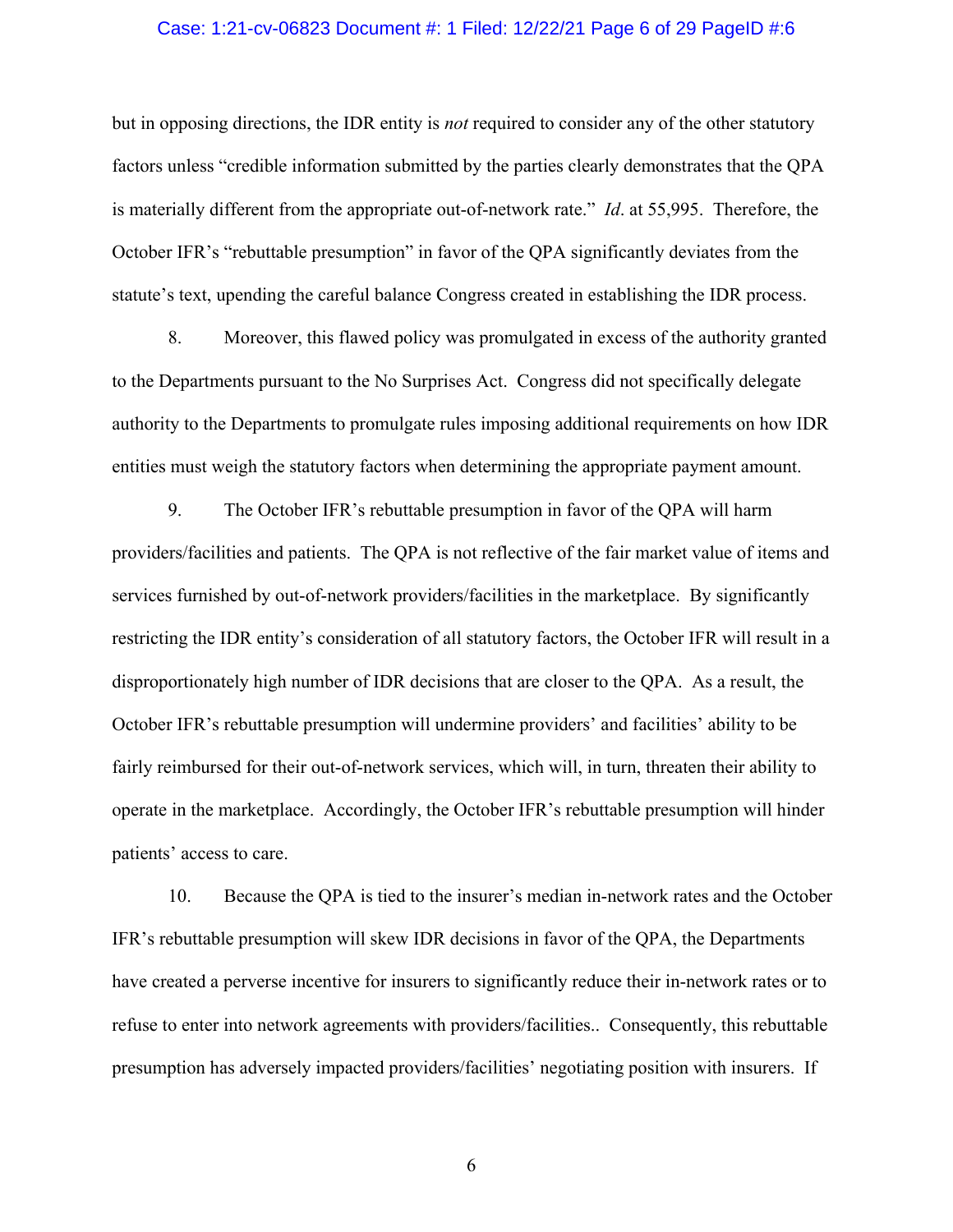#### Case: 1:21-cv-06823 Document #: 1 Filed: 12/22/21 Page 7 of 29 PageID #:7

more providers/facilities are forced out-of-network due to this rebuttable presumption, patients will lose access to in-network care.

11. Moreover, the Departments' flawed rebuttable presumption in favor of the QPA is procedurally invalid under the APA. Prior to the publication of the October IFR, the Departments failed to provide notice of proposed rulemaking or an opportunity for the public to engage in the rulemaking process by submitting written comments. Because the Departments did not demonstrate good cause for circumventing the APA's rulemaking procedures, the October IFR's rebuttable presumption must be vacated.

12. Therefore, this Court must set aside the October IFR's rebuttable presumption in favor of the QPA as "arbitrary, capricious, an abuse of discretion, or otherwise not in accordance with law" and "in excess of statutory jurisdiction, authority, or limitations." 5 U.S.C. §  $706(2)(A), (2)(B).$ 

#### **JURISDICTION AND VENUE**

13. Plaintiffs bring this action under the APA, 5 U.S.C. § 551 *et seq.,* and the Declaratory Judgment Act, 28 U.S.C. § 2201.

14. This Court has jurisdiction under 28 U.S.C. § 1331 because all causes of action arise under the laws of the United States.

15. Venue in this Court is proper under 28 U.S.C. § 1391(c)(2) because Plaintiff ASA maintains its headquarters and principal place of business in the Northern District of Illinois.

#### **PARTIES**

16. Plaintiff ASA is a voluntary professional association comprised of approximately 54,000 physician anesthesiologists and others involved in the medical specialty of anesthesiology, critical care, and pain medicine. ASA is headquartered in Schaumburg, Illinois. One of ASA's purposes is to advocate for the interests of its members and their patients,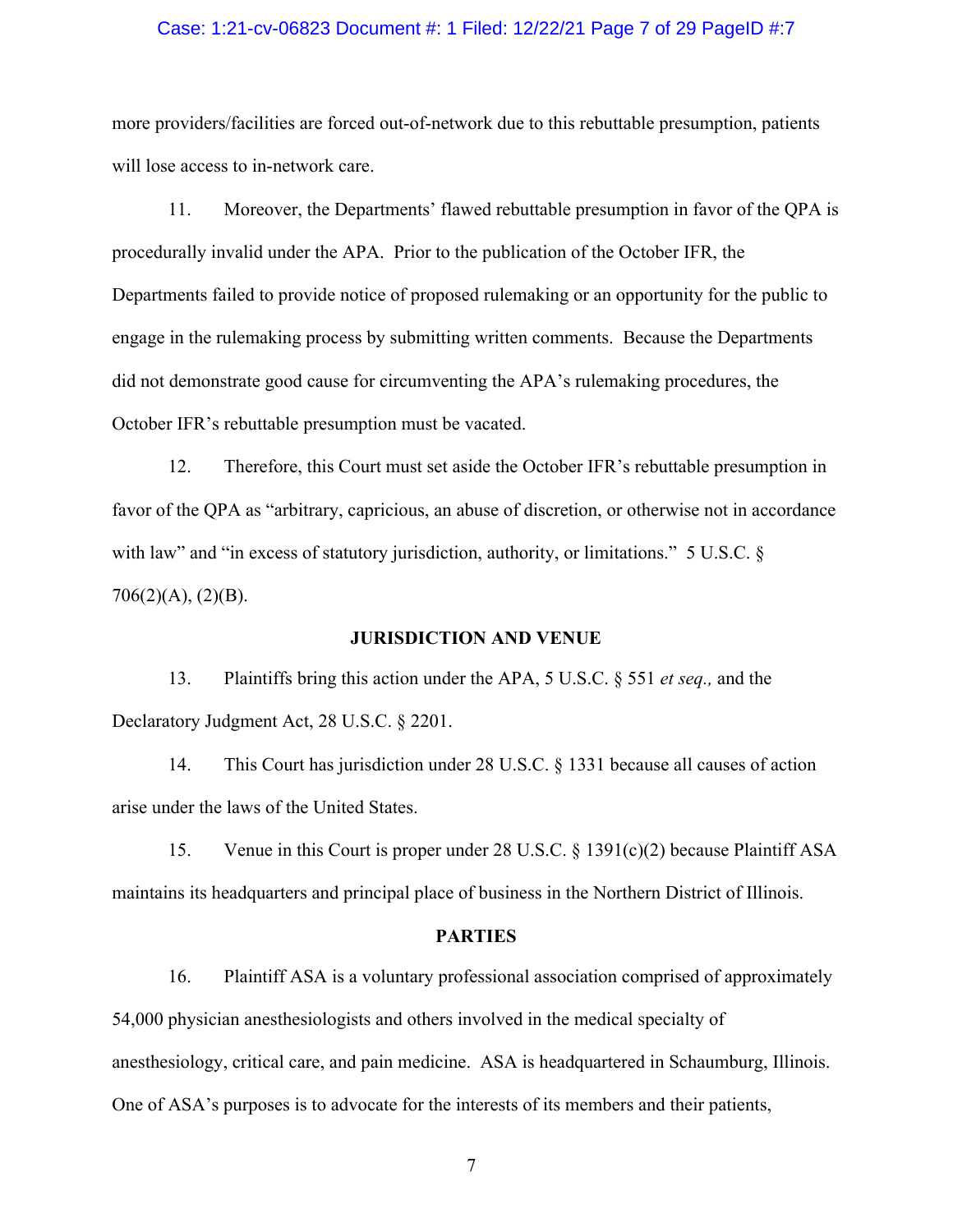#### Case: 1:21-cv-06823 Document #: 1 Filed: 12/22/21 Page 8 of 29 PageID #:8

including on matters concerning adequate and fair reimbursement for anesthesia services. ASA brings this action on behalf of its members who will be adversely impacted by the October IFR's rebuttable presumption that the QPA is the appropriate payment amount for out-of-network services.

17. Plaintiff ACEP is a voluntary professional association comprised of more than 40,000 emergency physicians, residents, and medical students. ACEP is headquartered in Irving, Texas. One of ACEP's core purposes is to advocate for the interests of emergency physicians and their patients. Among its many purposes, ACEP seeks to ensure that insurers provide patients and their emergency physicians with adequate and fair reimbursement for emergency services. ACEP brings this action on behalf of its members who will be adversely impacted by the October IFR's rebuttable presumption that the QPA is the appropriate payment amount for out-of-network services.

18. Plaintiff ACR is a voluntary professional association comprised of approximately 40,000 diagnostic radiologists, radiation oncologists, interventional radiologists, nuclear medicine physicians, and medical physicists. ACR is headquartered in Reston, Virginia. ACR's core functional areas—advocacy, economics, education, quality and safety, research, and membership value—seek to improve, promote, and protect the practice of radiology. One of ACR's purposes is to advocate for the interests of its members and their patients. This includes advocating for adequate and fair reimbursement for radiology services provided to patients. ACR brings this action on behalf of its members who will be adversely impacted by the October IFR's rebuttable presumption that the QPA is the appropriate payment amount for out-ofnetwork services.

19. Members of ASA, ACEP, and ACR have standing to challenge the Departments'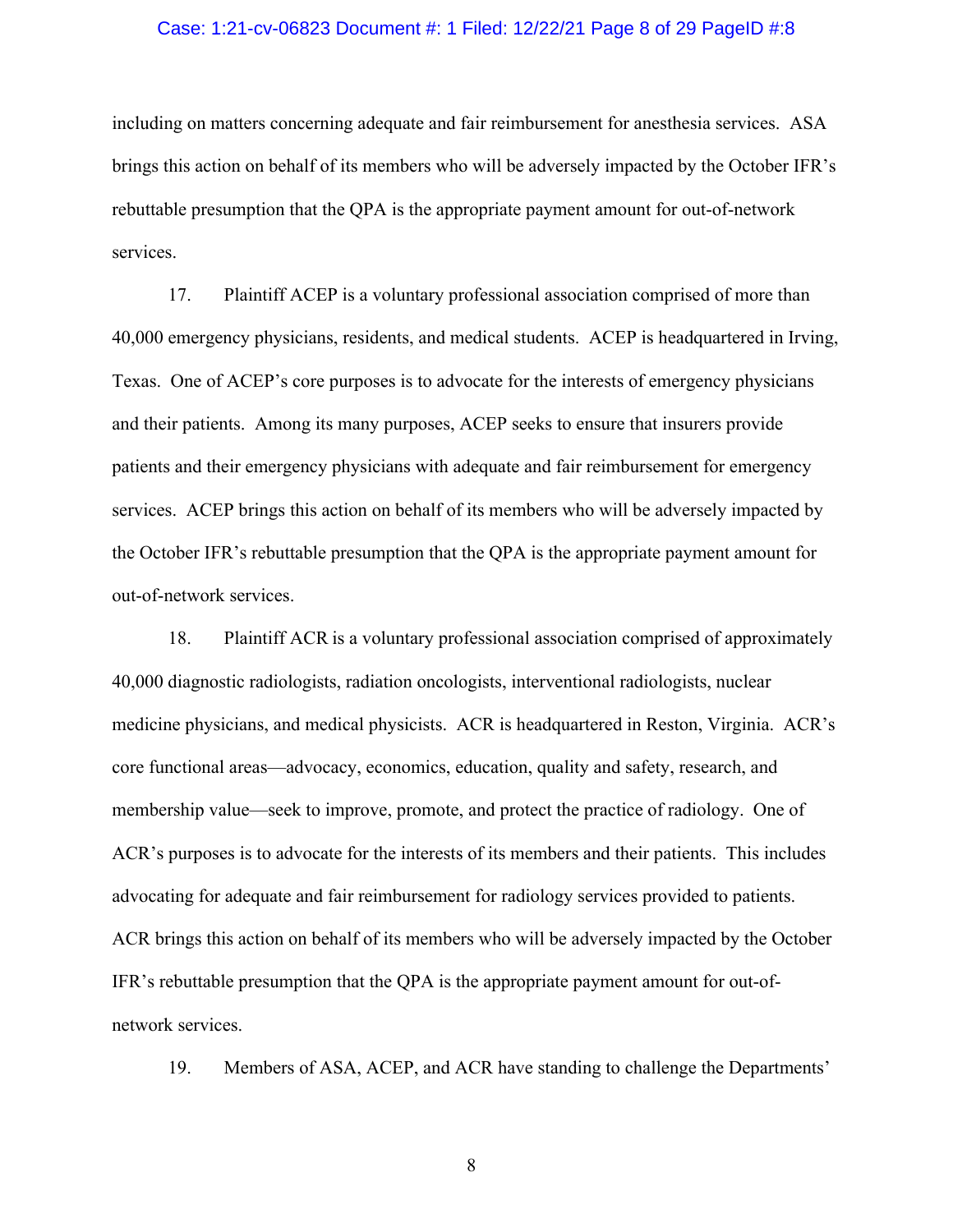#### Case: 1:21-cv-06823 Document #: 1 Filed: 12/22/21 Page 9 of 29 PageID #:9

October IFR because they are the objects of the October IFR. *Owner-Operator Indep. Drivers Ass'n, Inc. v. Fed. Motor Carrier Safety Admin.*, 656 F.3d 580, 585 (7th Cir. 2011) (citing *Lujan v. Defenders of Wildlife*, 504 U.S. 555, 562-63 (1992)). This action does not require the participation of individual members of ASA, ACEP, or ACR because this action "raises a pure question of law." *Int'l Union, United Auto., Aerospace & Agric. Implement Workers of Am. v. Brock*, 477 U.S. 274, 287 (1986). Additionally, in this action, "neither the claim asserted nor the relief requested requires the participation of individual members in the lawsuit." *Retired Chicago Police Ass'n v. City of Chicago*, 7 F.3d 588, 603-04 (7th Cir. 1993) (quoting *Hunt v. Washington State Apple Advert. Comm'n*, 432 U.S. 333, 343 (1977)).

20. In support for this action, Plaintiffs hereby offer the declarations of Christopher Young, MD, a current member of ASA; Jennifer Raley, MD, a current member of ACEP; and Lauren Golding, MD, a current member of ACR.

21. Defendant HHS is a department of the federal executive branch and is headquartered in Washington, DC.

22. Defendant Xavier Becerra is the Secretary of HHS and is the federal officer responsible for administering the Public Health Service Act, as amended by the No Surprises Act. Defendant Xavier Becerra is sued in his official capacity.

23. Defendant DOL is a department of the federal executive branch and is headquartered in Washington, DC.

24. Defendant Martin J. Walsh is the Secretary of DOL and is the federal officer responsible for administering the Employee Retirement Income Security Act, as amended by the No Surprises Act. Defendant Martin J. Walsh is sued in his official capacity.

25. Defendant DOT is a department of the federal executive branch and is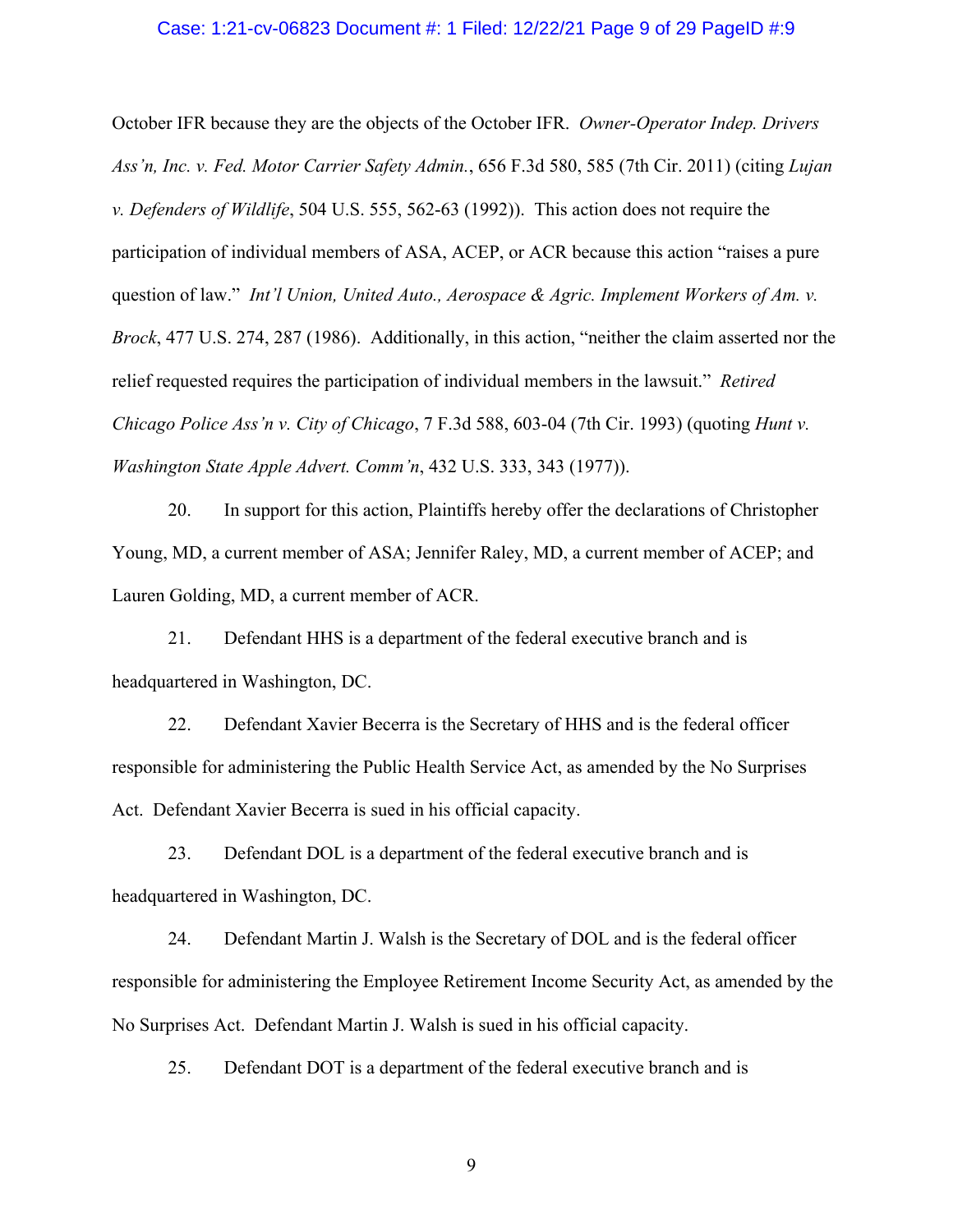#### Case: 1:21-cv-06823 Document #: 1 Filed: 12/22/21 Page 10 of 29 PageID #:10

headquartered in Washington, DC.

26. Defendant Janet Yellen is the Secretary of DOT and is the federal officer responsible for administering the Internal Revenue Code, as amended by the No Surprises Act. Defendant Janet Yellen is sued in her official capacity.

27. Defendant OPM is an independent federal agency of the United States and is headquartered in Washington, DC.

28. Defendant Kiran Ahuja is the Director of OPM and is the federal officer responsible for administering the Federal Employees Health Benefits Act, as amended by the No Surprises Act. Defendant Kiran Ahuja is sued in her official capacity.

#### **BACKGROUND**

### **I. REIMBURSEMENT FOR CERTAIN OUT-OF-NETWORK SERVICES**

29. Many insurers create networks of health care providers in which the insurer negotiates rates with providers for particular services as a condition of including the providers in the insurer's network. If a patient receives health care items or services from a provider in the network, the insurer will reimburse the provider the contracted, in-network rate for the covered items and services. The patient will be responsible for a cost-sharing amount, which may include a deductible and/or a copayment. The patient's out-of-pocket obligation will be less for in-network services than if the patient received care from a provider outside the insurer's network. *See, e.g.*, Blue Cross Blue Shield Blue Care Network of Mich., *What's the Difference*  Between In-Network and Out-of-Network Benefits? (last visited Dec. 22, 2021).<sup>2</sup> If the provider has signed a network agreement with the insurer, the provider will not charge the patient the difference between the provider's charges and the negotiated, in-network rate.

<sup>2</sup> http://www.bcbsm.com/index/health-insurance-help/faqs/topics/how-health-insuranceworks/difference-between-in-network-out-of-network-benefits.html.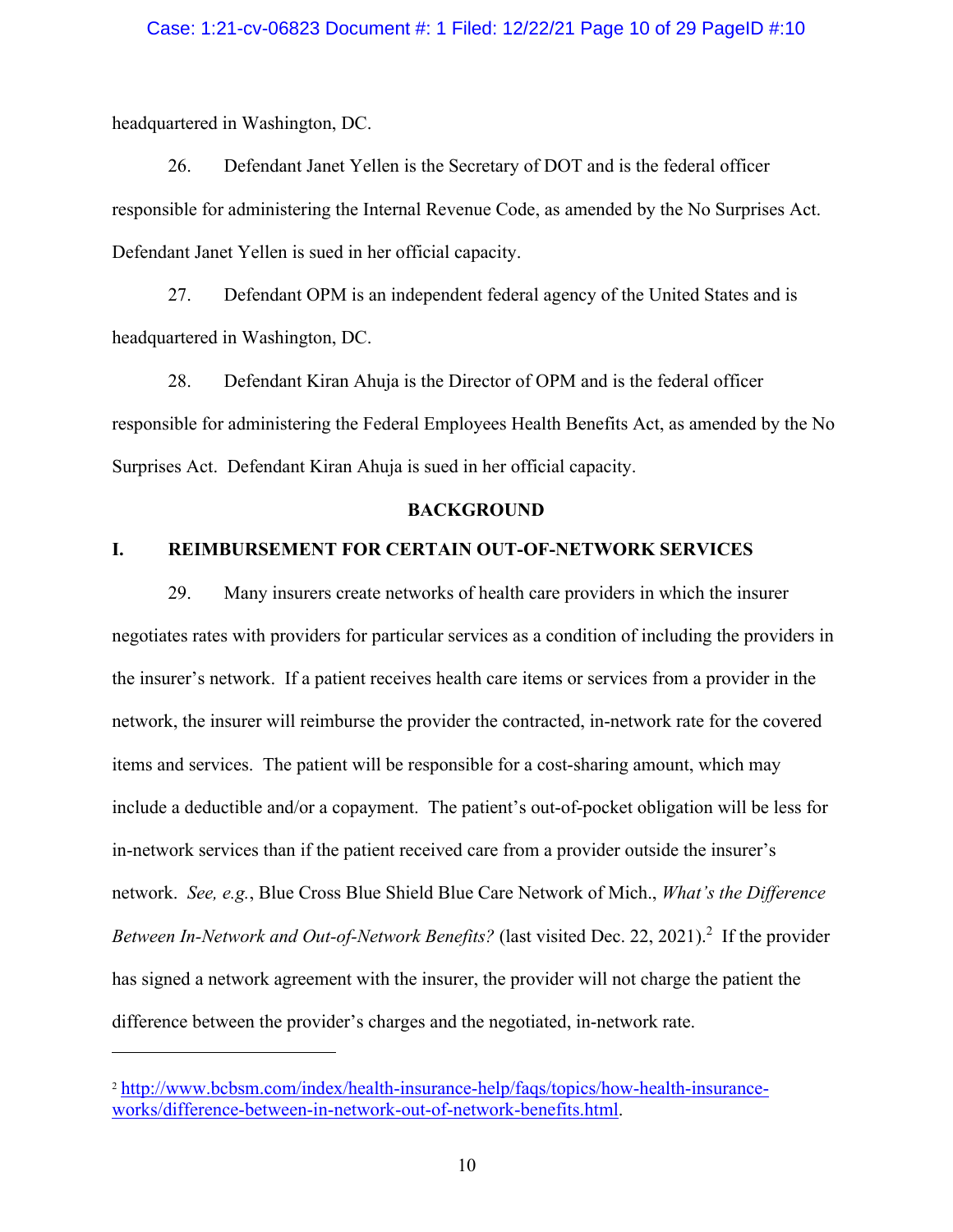#### Case: 1:21-cv-06823 Document #: 1 Filed: 12/22/21 Page 11 of 29 PageID #:11

30. If the patient receives care from a provider that is not in the patient's insurance network, the provider will be reimbursed by the patient's insurer at the insurer's out-of-network rate. The out-of-network rate, as the name implies, is not negotiated in advance by the provider and the insurer. Unless prohibited under state law, any difference between the provider's charge and the insurer's out-of-network payment may be billed by the provider to the patient. The practice of billing the patient for the part of the bill not paid by insurance is known as "balance billing." Generally, in states that prohibit balance billing, the provider accepts the insurer's payment for out-of-network services as payment in full, even if the payment falls well below the provider's charge.

31. "Surprise billing" occurs when the patient unknowingly receives items or services from an out-of-network provider at an in-network healthcare facility or emergency care provided out-of-network, and the patient is billed for cost sharing amounts that are not paid by the insurer and are higher than if the patient received care at an in-network provider.

32. Over the years, "surprise billing" has become more common due to insurers offering inadequate in-network rates to emergency and other ancillary service providers, including anesthesiologists and radiologists, forcing these providers to stay out-of-network.

#### **II. THE NO SURPRISES ACT**

33. On December 27, 2020, the President signed into law the No Surprises Act as part of the Consolidated Appropriations Act, 2021, which established, among other things, a framework to protect patients from balance and surprise billing under certain circumstances and to determine fair payment to providers for applicable out-of-network items and services. No Surprises Act, Pub. L. No. 116-260, 134 Stat. 2757 (2020).

### **A. Reforms to Patient Cost Sharing**

34. The No Surprises Act applies to non-emergency items or services provided by an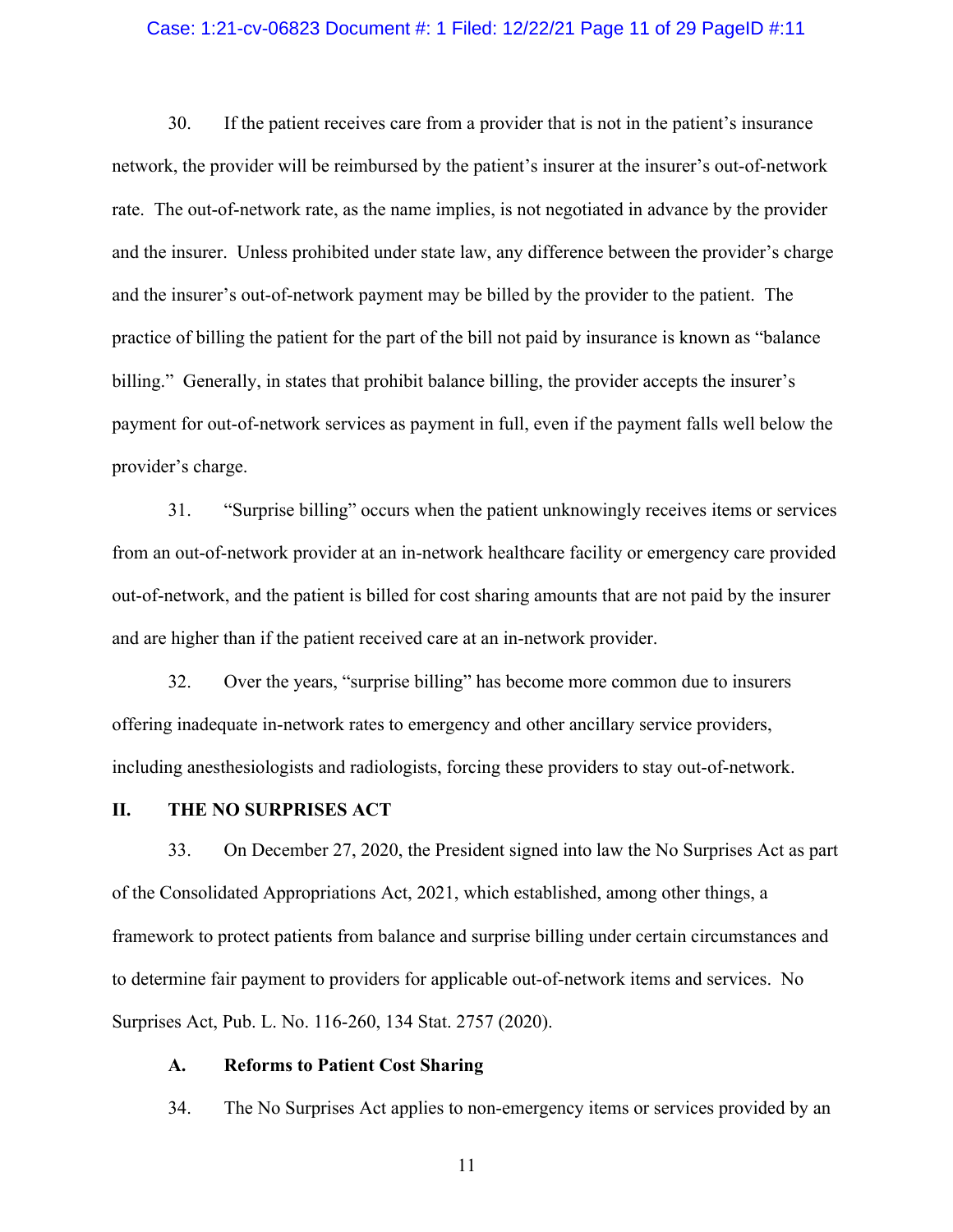#### Case: 1:21-cv-06823 Document #: 1 Filed: 12/22/21 Page 12 of 29 PageID #:12

out-of-network provider at an in-network health care facility, or emergency services provided by an out-of-network provider or an out-of-network emergency facility.<sup>3</sup> 42 U.S.C. § 300gg-111; 29 U.S.C. § 1185e; 26 U.S.C. § 9816. An out-of-network emergency facility is statutorily defined as "an emergency department of a hospital, or an independent freestanding emergency department, that does not have a contractual relationship" with the insurer for providing such item or service under the plan or coverage. 42 U.S.C.  $\S 300gg-111(a)(3)(F)(i)$ ; 29 U.S.C.  $\S$  $1185e(a)(3)(F)(i)$ ; 26 U.S.C. § 9816(a)(3)(F)(i). The No Surprises Act defines a "health care facility" as (1) a hospital, (2) a hospital outpatient department, (3) a critical access hospital, (4) an ambulatory surgical center, and (5) any other facility specified by the Departments. 42 U.S.C. § 300gg-111(b)(2)(A)(ii); 29 U.S.C. § 1185e(b)(2)(A)(ii); 26 U.S.C. § 9816(b)(2)(A)(ii).

35. Under the No Surprises Act, insurers are prohibited from imposing a cost-sharing requirement for such items or services that is greater than the amount that would apply if these items or services were provided in-network.<sup>4</sup> 42 U.S.C. § 300gg-111(a)(1)(C)(iii), (b)(1)(A); 29 U.S.C. § 1185e(a)(1)(C)(iii), (b)(1)(A); 26 U.S.C. § 9816(a)(1)(C)(iii), (b)(1)(A).

36. The No Surprises Act requires insurers to calculate the cost-sharing requirement using the "recognized amount." 42 U.S.C. § 300gg-111(a)(1)(C)(ii), (b)(1)(B); 29 U.S.C. § 1185e(a)(1)(C)(ii), (b)(1)(B); 26 U.S.C. § 9816(a)(1)(C)(ii), (b)(1)(B). The "recognized amount" is statutorily defined as follows: (1) the amount that the state approves under the applicable All-Payer Model Agreement under section 1115A of the Social Security Act; (2) the amount determined in accordance with the "specified state law" (as defined in 42 U.S.C. § 300gg-

<sup>&</sup>lt;sup>3</sup> Additionally, the No Surprises Act contains special provisions concerning providers of air ambulance services. These statutory provisions are not at issue in this action.

<sup>&</sup>lt;sup>4</sup> The No Surprises Act provides an exception to this prohibition for non-emergency items and services if certain notice and consent criteria are satisfied. 42 U.S.C. § 300gg-111(b)(1)(A); 42 U.S.C. § 300gg-132(d); 29 U.S.C. § 1185e(b)(1)(A); 26 U.S.C. § 9816(b)(1)(A).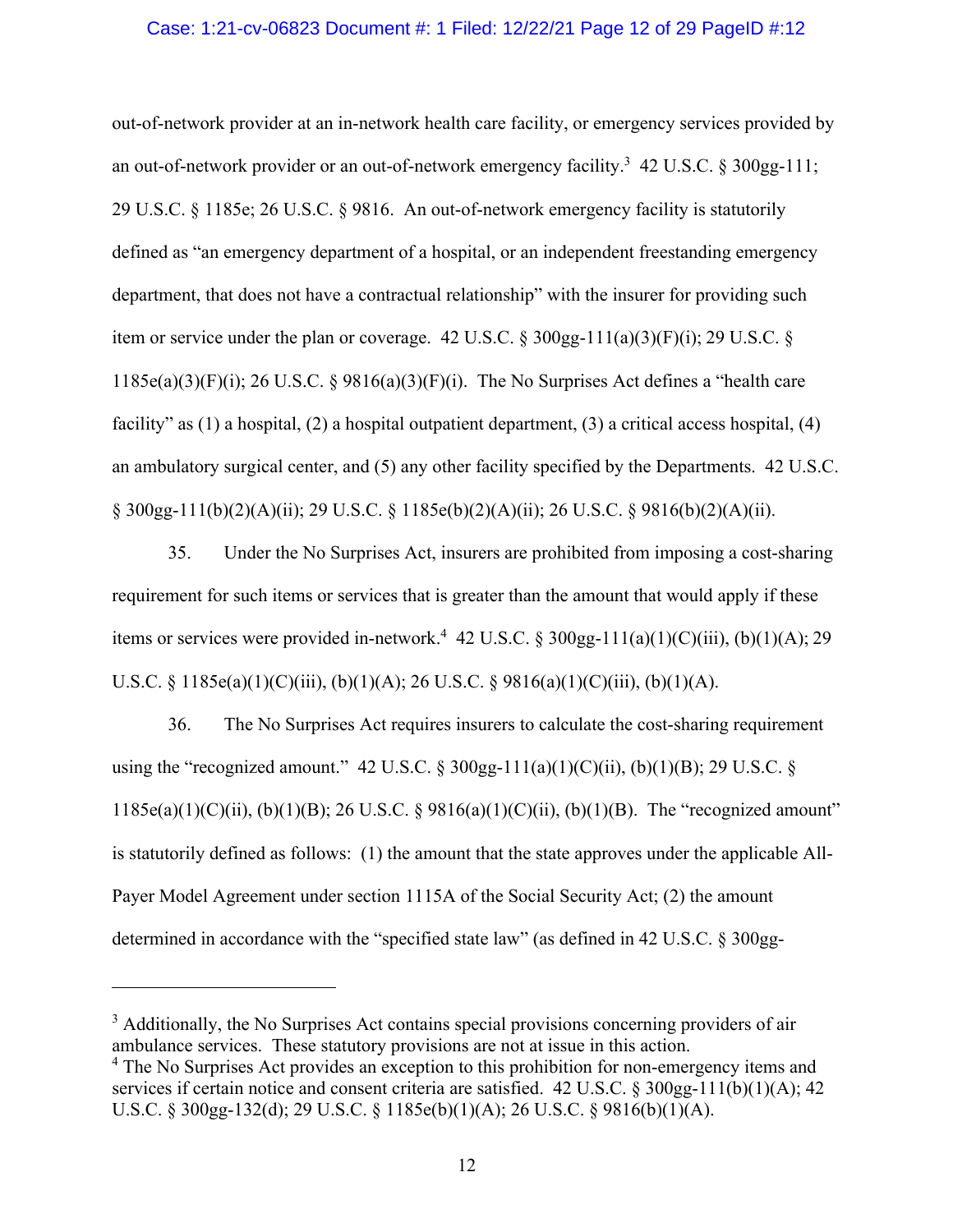111(a)(3)(I), 29 U.S.C. § 1185e(a)(3)(I), and 26 U.S.C. § 9816(a)(3)(I)) if there is no applicable All-Payer Model Agreement under section 1115A of the Social Security Act; or (3) the amount that is the QPA for the item or service if there is no "specified state law" or applicable All-Payer Model Agreement under section 1115A of the Social Security Act. 42 U.S.C. § 300gg-111(a)(3)(H); 29 U.S.C. § 1185e(a)(3)(H); 26 U.S.C. § 9816(a)(3)(H).

37. The QPA is generally defined in statute as the "median of the contracted rates recognized by the [insurer] … for the same or a similar item or service that is provided by a provider in the same or similar specialty and … geographic region … increased by the percentage increase in the consumer price index for all urban consumers." 42 U.S.C. § 300gg-111(a)(3)(E)(i); 29 U.S.C. § 1185e(a)(3)(E)(i); 26 U.S.C. § 9816(a)(3)(E)(i).

#### **B. Reforms to Out-of-Network Reimbursement**

38. The No Surprises Act requires insurers to reimburse the out-of-network provider/facility an "out-of-network rate," less the cost-sharing requirement of the patient. 42 U.S.C. § 300gg-111(a)(1)(C)(iv)(II), (b)(1)(D); 29 U.S.C. § 1185e(a)(1)(C)(iv)(II), (b)(1)(D); 26 U.S.C. § 9816(a)(1)(C)(iv)(II), (b)(1)(D). Similar to the provisions governing the cost-sharing requirement, the "out-of-network rate" is determined by the applicable All-Payer Model Agreement under section 1115A of the Social Security Act, or if no such agreement exists, the "specified state law." 42 U.S.C. § 300gg-111(a)(3)(K)(iii); 29 U.S.C. § 1185e(a)(3)(K)(iii); 26 U.S.C. §  $9816(a)(3)(K)(iii)$ .

39. However, unlike the No Surprises Act's provisions governing cost-sharing requirements, Congress did not establish the QPA as the "out-of-network rate" when there is no "specified state law" or applicable All-Payer Model Agreement under section 1115A of the Social Security Act.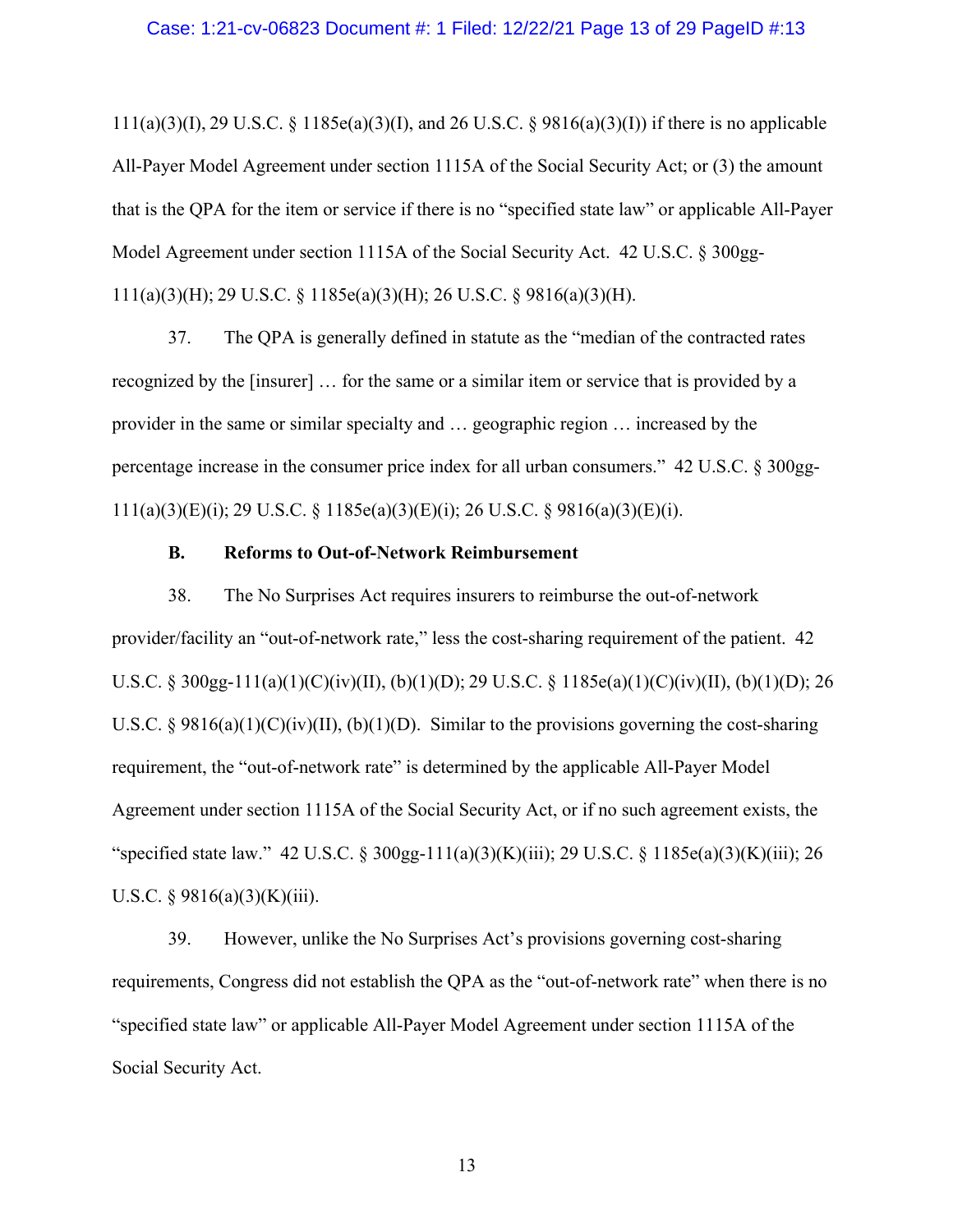#### Case: 1:21-cv-06823 Document #: 1 Filed: 12/22/21 Page 14 of 29 PageID #:14

40. Instead, Congress authorized insurers to determine the initial out-of-network reimbursement amount and to send the provider/facility the initial payment, or a notice of denial of payment, not later than 30 calendar days after the bill is transmitted by the provider/facility to the insurer. 42 U.S.C. § 300gg-111(a)(1)(C)(iv)(I), (b)(1)(C); 29 U.S.C. § 1185e(a)(1)(C)(iv)(I), (b)(1)(C); 26 U.S.C. § 9816(a)(1)(C)(iv)(I), (b)(1)(C). If the provider/facility disagrees with the payment determination, the provider/facility may initiate open negotiations with the insurer to determine the amount of payment for the out-of-network item or service. 42 U.S.C. § 300gg-111(a)(1)(C)(iv)(I), (a)(3)(K)(ii), (c)(1)(A); 29 U.S.C. § 1185e(a)(1)(C)(iv)(I), (a)(3)(K)(ii), (c)(1)(A); 26 U.S.C. § 9816(a)(1)(C)(iv)(I), (a)(3)(K)(ii), (c)(1)(A). The open negotiation period is a 30-day period beginning on the date of initiation of the negotiations. 42 U.S.C. § 300gg-111(c)(1)(A); 29 U.S.C. § 1185e(c)(1)(A); 26 U.S.C. § 9816(c)(1)(A). If open negotiations do not result in a determination of an amount of payment for the out-of-network item or service, either the provider/facility or the insurer may, within four days after the open negotiation period, initiate the IDR process.42 U.S.C. § 300gg-111(c)(1)(B); 29 U.S.C. § 1185e(c)(1)(B); 26 U.S.C.  $\S$  9816(c)(1)(B).

41. The provider/facility and the insurer may, within three business days following the date of the initiation of the IDR process, jointly select an independent IDR entity.42 U.S.C. § 300gg-111(c)(4)(F)(i); 29 U.S.C. § 1185e(c)(4)(F)(i); 26 U.S.C. § 9816(c)(4)(F)(i). The applicable agency will select an independent IDR entity if the parties fail to make a selection.42 U.S.C. § 300gg-111(c)(4)(F)(i); 29 U.S.C. § 1185e(c)(4)(F)(i); 26 U.S.C. § 9816(c)(4)(F)(i).

42. Within ten days of the selection of the IDR entity, the provider/facility and insurer must each submit to the IDR entity an offer for a payment amount and information requested by the IDR entity relating to the offer.  $42 \text{ U.S.C.}$ §  $300 \text{gg-}111(c)(5)(B)(i)$ ; 29 U.S.C. §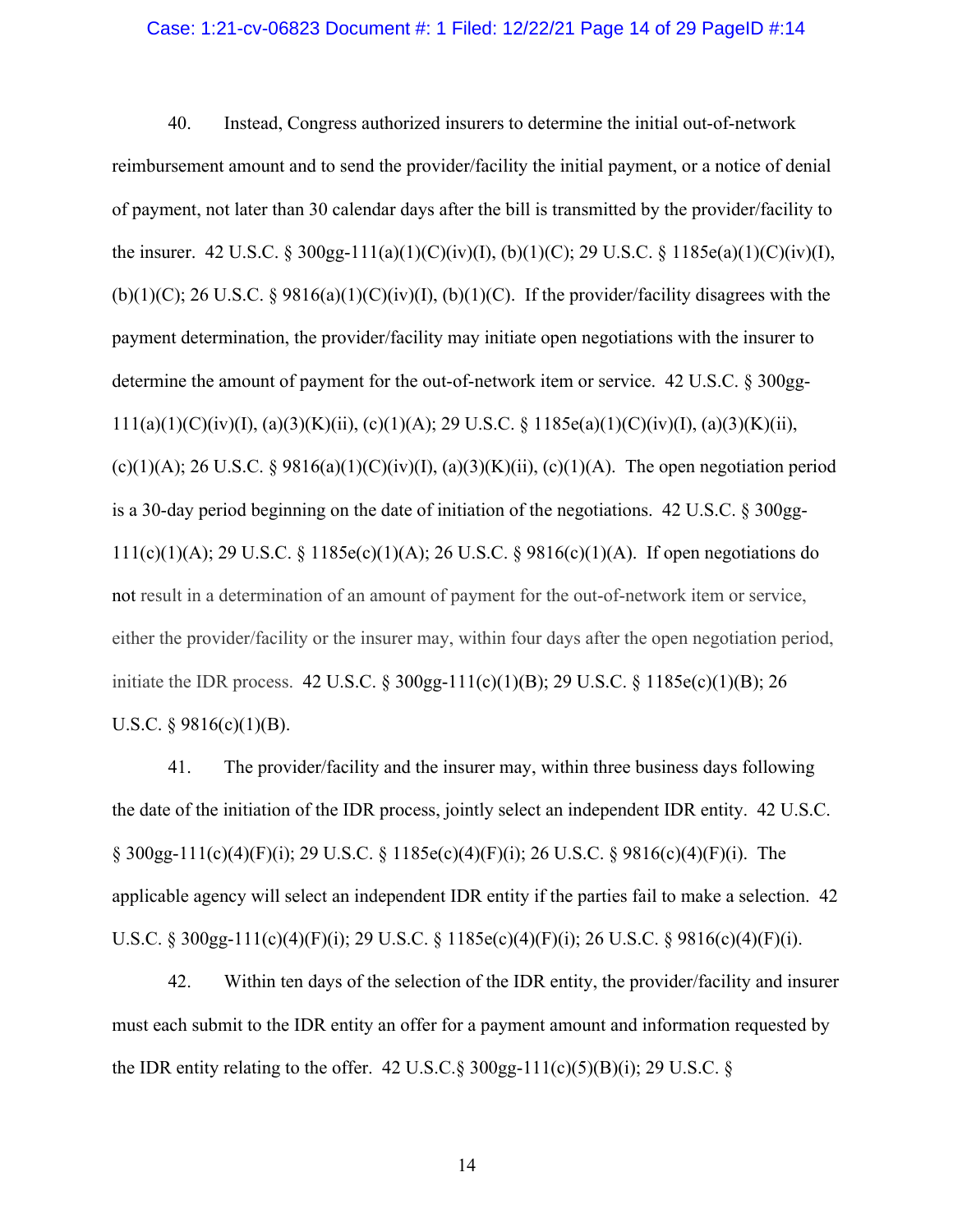### Case: 1:21-cv-06823 Document #: 1 Filed: 12/22/21 Page 15 of 29 PageID #:15

 $1185e(c)(5)(B)(i)$ ; 26 U.S.C. § 9816(c)(5)(B)(i). Within the same timeframe, the

provider/facility and insurer may each submit to the IDR entity any additional information

relating to such offer submitted by either party.  $42 \text{ U.S.C.}$  §  $300 \text{gg-}111(c)(5)(B)(ii)$ ; 29 U.S.C. §

1185e(c)(5)(B)(ii); 26 U.S.C. § 9816(c)(5)(B)(ii).

43. The IDR entity, within thirty days of its selection, "shall … tak[e] into account the considerations specified in subparagraph (C)" (the "Subparagraph C Factors") and "select one of the offers submitted" by the parties to be the amount of payment for such item or service furnished out-of-network. 42 U.S.C. § 300gg-111(c)(5)(A)(i); 29 U.S.C. § 1185e(c)(5)(A)(i); 26 U.S.C. §  $9816(c)(5)(A)(i)$ .

44. Subparagraph C sets forth the factors that the IDR entity "shall consider" when determining which offer to select:

(I) the qualifying payment amounts … for the applicable year for items or services that are comparable to the qualified IDR item or service and that are furnished in the same geographic region (as defined by the Secretary for purposes of such subsection) as such qualified IDR item or service; and

(II) … information on any circumstance described in clause (ii), such information as requested [by the IDR entity relating to the party's offer], and any additional information [submitted by a party relating to such offer of either party].

42 U.S.C. § 300gg-111(c)(5)(C)(i)(I)-(II), (c)(5)(B)(i)(II), (c)(5)(B)(ii); 29 U.S.C. §

 $1185e(c)(5)(C)(i)(I)-(II), (c)(5)(B)(i)(II), (c)(5)(B)(ii); 26 U.S.C. § 9816(c)(5)(C)(i)(I)-(II),$ 

 $(c)(5)(B)(i)(II), (c)(5)(B)(ii)$ . "Clause (ii)," referenced above, enumerates five additional factors

that the IDR entity "shall" consider:

(I) The level of training, experience, and quality and outcomes measurements of the provider or facility that furnished such item or service ….

(II) The market share held by the nonparticipating provider or facility or that of the plan or issuer in the geographic region in which the item or service was provided.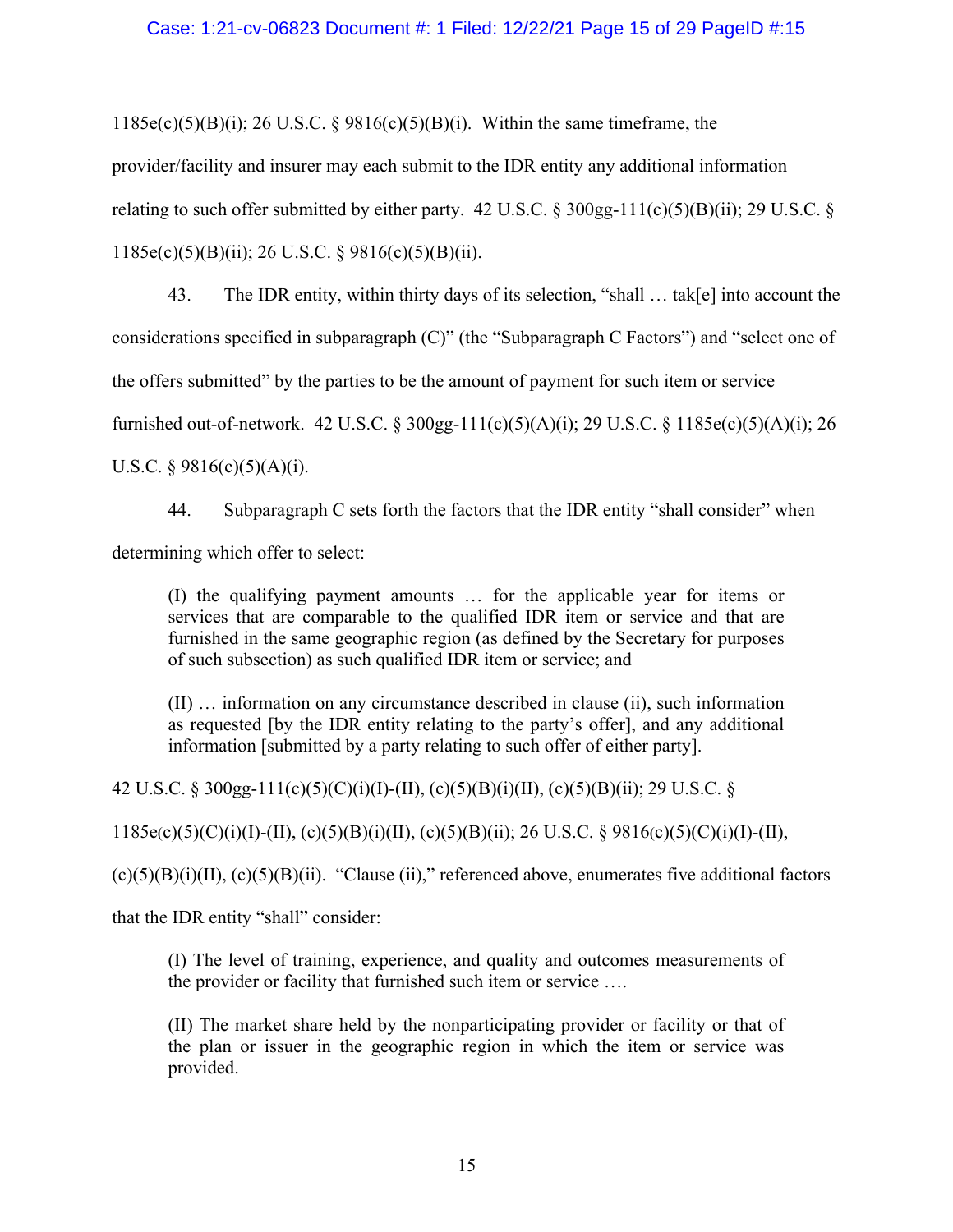(III) The acuity of the individual receiving such item or service or the complexity of furnishing such item or service to such individual.

(IV) The teaching status, case mix, and scope of services of the nonparticipating facility that furnished such item or service.

(V) Demonstrations of good faith efforts (or lack of good faith efforts) made by the nonparticipating provider or nonparticipating facility or the plan or issuer to enter into network agreements and, if applicable, contracted rates between the provider or facility, as applicable, and the plan or issuer, as applicable, during the previous 4 plan years.

42 U.S.C. § 300gg-111(c)(5)(C)(ii); 29 U.S.C. § 1185e(c)(5)(C)(ii); 26 U.S.C. §

9816(c)(5)(C)(ii).

45. Congress did not give any of the Subparagraph C factors presumptive weight.

Nor did Congress authorize the Departments to determine how the IDR entity should weigh the factors.

46. The No Surprises Act further provides that the IDR entity "shall not consider" usual and customary charges; the reimbursement rate for such items and services payable by a public payer (e.g., Medicare, Medicaid, the Children's Health Insurance Program, TRICARE, United States Department of Veterans Affairs); or the amount that the out-of-network provider/facility would have billed for the item or service had the No Surprises Act not applied. 42 U.S.C. § 300gg-111(c)(5)(D); 29 U.S.C. § 1185e(c)(5)(D); 26 U.S.C. § 9816(c)(5)(D).

47. The No Surprises Act directs the Departments to establish a process to certify IDR entities to ensure that the entities have "sufficient medical, legal, and other expertise and sufficient staffing" to select an offer taking into account the factors that the IDR entity "shall" and "shall not" consider. 42 U.S.C. § 300gg-111(c)(4)(A); 29 U.S.C. § 1185e(c)(4)(A); 26 U.S.C.  $\S$  9816(c)(4)(A).

48. If the parties agree on a payment amount during the IDR process but before the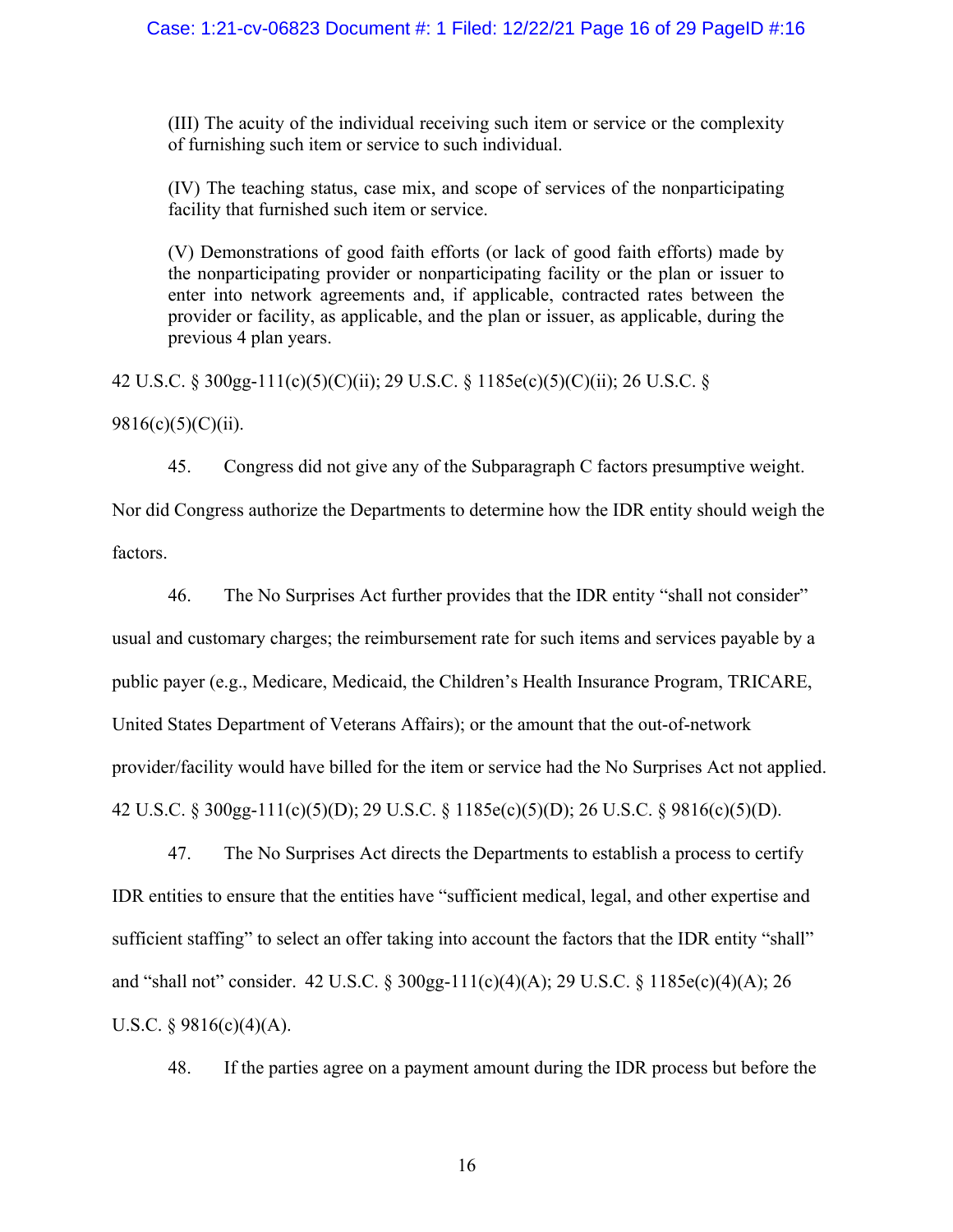#### Case: 1:21-cv-06823 Document #: 1 Filed: 12/22/21 Page 17 of 29 PageID #:17

date on which the IDR entity makes a payment determination, that amount will constitute the out-of-network rate. 42 U.S.C. § 300gg-111(a)(3)(K)(ii), (c)(2)(B); 29 U.S.C. § 1185e(a)(3)(K)(ii), (c)(2)(B); 26 U.S.C. § 9816(a)(3)(K)(ii), (c)(2)(B).

49. The No Surprises Act directs the Departments to promulgate regulations implementing its statutory provisions by specified deadlines. Among other deadlines, Congress required the Departments to establish through rulemaking, by December 27, 2021, the IDR process "in accordance with the succeeding provisions of this subsection" (i.e., the statutory provisions governing how the IDR entity determines the appropriate payment amount). 42 U.S.C. § 300gg-111(c)(2)(A); 29 U.S.C. § 1185e(c)(2)(A); 26 U.S.C. § 9816(c)(2)(A).

### **III. INTERIM FINAL RULE PUBLISHED ON OCTOBER 7, 2021**

### **A. Promulgation Without Notice-and-Comment Rulemaking**

50. On October 7, 2021, approximately nine months after the enactment of the No Surprises Act, the Departments published in the Federal Register an interim final rule with comment period to implement the No Surprises Act's provisions governing the IDR process, among other things. October IFR, 86 Fed. Reg. 55,980 (Oct. 7, 2021). This interim final rule with comment period went into effect on the same day of publication—October 7, 2021.

51. Prior to this publication, the Departments did not provide general notice of proposed rulemaking and did not afford interested parties an opportunity to participate in the rulemaking through the submission of written comments.

52. The Departments asserted that "good cause" existed for circumventing the APA's notice-and-comment rulemaking requirements. *Id*. at 56,043-44. Specifically, the Departments concluded that it was "impracticable and contrary to the public interest to delay putting the provisions in these interim final rules in place until a full public notice and comment process has been completed." *Id*. at 56,043. The Departments also claimed that "there is good cause to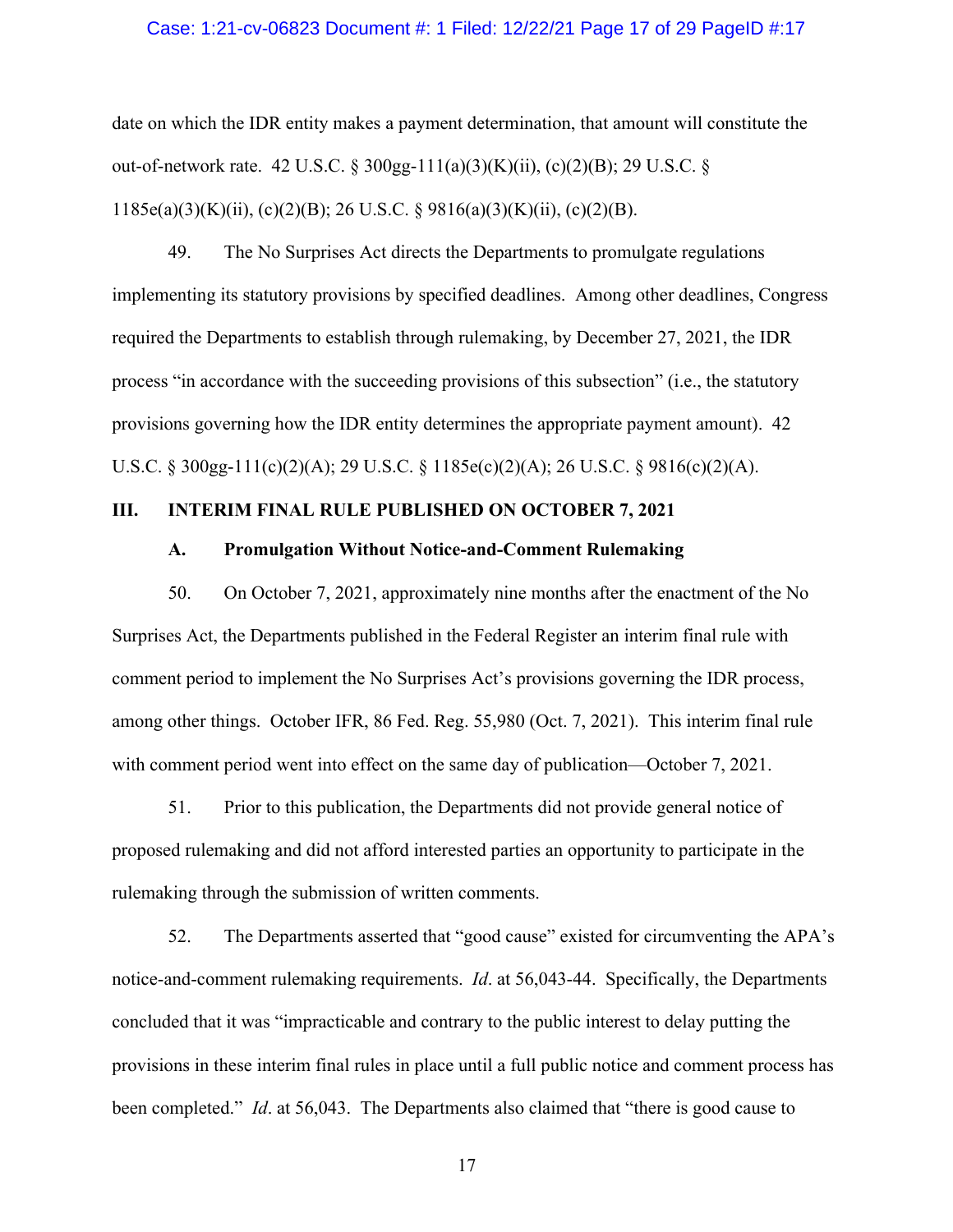#### Case: 1:21-cv-06823 Document #: 1 Filed: 12/22/21 Page 18 of 29 PageID #:18

waive the delay in effective date for certain provisions of these interim final rules." *Id*.

# **B. Provisions Governing the Selection of an Offer Under the IDR Process**

53. Despite Congress's enumeration of factors that the IDR entity "shall consider" in selecting an offer, the Departments' October IFR creates a rebuttable presumption that the offer closest to the QPA is the appropriate out-of-network rate. *Id*. at 56,104, 56,116, 56,128. Under the October IFR, the IDR entity "*must* select the offer closest to the [QPA]" unless it "determines that *credible information* submitted by either party … *clearly demonstrates* that the [QPA] is *materially different* from the appropriate out-of-network rate, or if the offers are equally distant from the QPA but in opposing directions." *Id*. (emphasis added). Under these circumstances, the Departments require the IDR entity to "select the offer as the out-of-network rate that the certified IDR entity determines best represents the value of the qualified IDR item or services, which could be either offer." *Id*.

54. In other words, the October IFR establishes "the QPA as the presumptive factor" in selecting an offer. *Id*. at 55,997.

55. Indeed, except in the rare circumstance that the offers are equally distant from the QPA but in opposing directions, the IDR entity is not required to consider the other Subparagraph (C) Factors unless a party submits information about additional circumstances that the IDR entity deems "credible." *See id*. at 55,996-97, 56,104, 56,116, 56,128. In determining whether information is "credible," the October IFR directs the IDR entity to conduct a "*critical analysis*" of whether information is worthy of belief and is trustworthy. *Id*. at 55,995, 56,100, 56,113, 56,125 (emphasis added).

56. In contrast to this critical analysis of the information relating to the Subparagraph (C) Factors, the October IFR makes clear that "it is not the role of the certified IDR entity to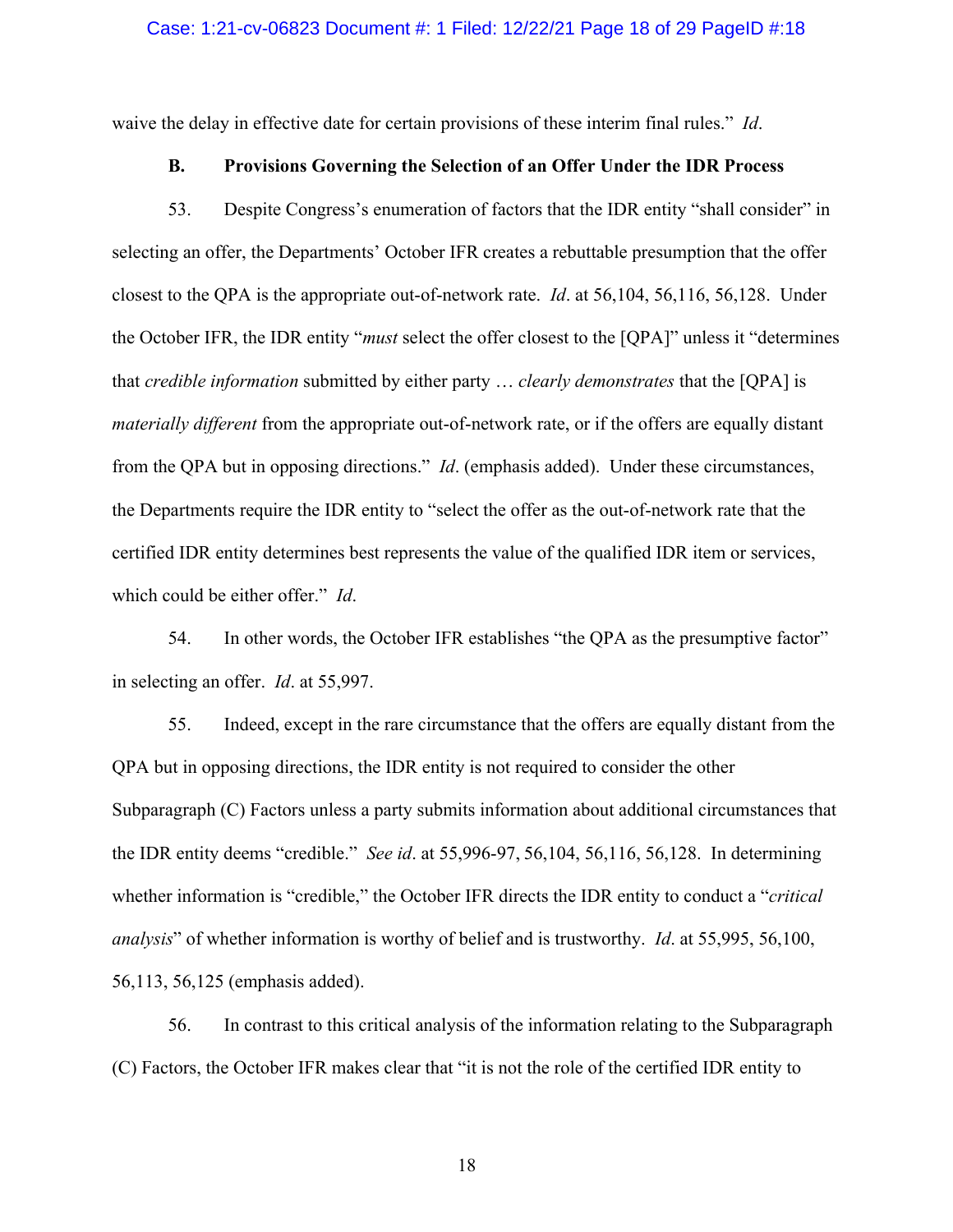#### Case: 1:21-cv-06823 Document #: 1 Filed: 12/22/21 Page 19 of 29 PageID #:19

determine whether the QPA has been calculated by the [issuer] correctly." *Id*. at 55,996.

57. When offers are not equally distant from the QPA but in opposite directions, the October IFR constructs barriers to the consideration of all Subparagraph (C) Factors. The October IFR requires the presentation of credible information concerning the Subparagraph (C) Factors that "*clearly demonstrate[s]* that the QPA is *materially different* from the appropriate out-of-network rate." *Id.* at 55,995, 55,997-98 (emphasis added). The October IFR specifies that a "material difference" exists:

[W]here there is substantial likelihood that a reasonable person with the training and qualifications of a certified IDR entity making a payment determination would consider the information important in determining the out of network rate and view the information as showing that the QPA is not the appropriate out-ofnetwork rate under such additional circumstances.

*Id*. at 55,995.

58. If the IDR entity does not select the offer closest to the QPA, the IDR entity must provide a written decision including "a detailed explanation of the additional considerations relied upon, whether the information about those considerations submitted by the parties was credible, and the basis upon which the certified IDR entity determined that the credible information demonstrated that the QPA is materially different from the appropriate out-ofnetwork rate." *Id*. at 56,000.

59. Notwithstanding the plain language of the No Surprises Act, the Departments claim that the October IFR's provisions governing the IDR entity's selection of an offer is the "best interpretation" of the No Surprises Act because the QPA "represents a reasonable marketbased payment for relevant items and services." *Id.* at 55,996. The Departments "justify" their rebuttable presumption in favor of the offer closest to the QPA with a convoluted statutory analysis divorced from established canons of construction: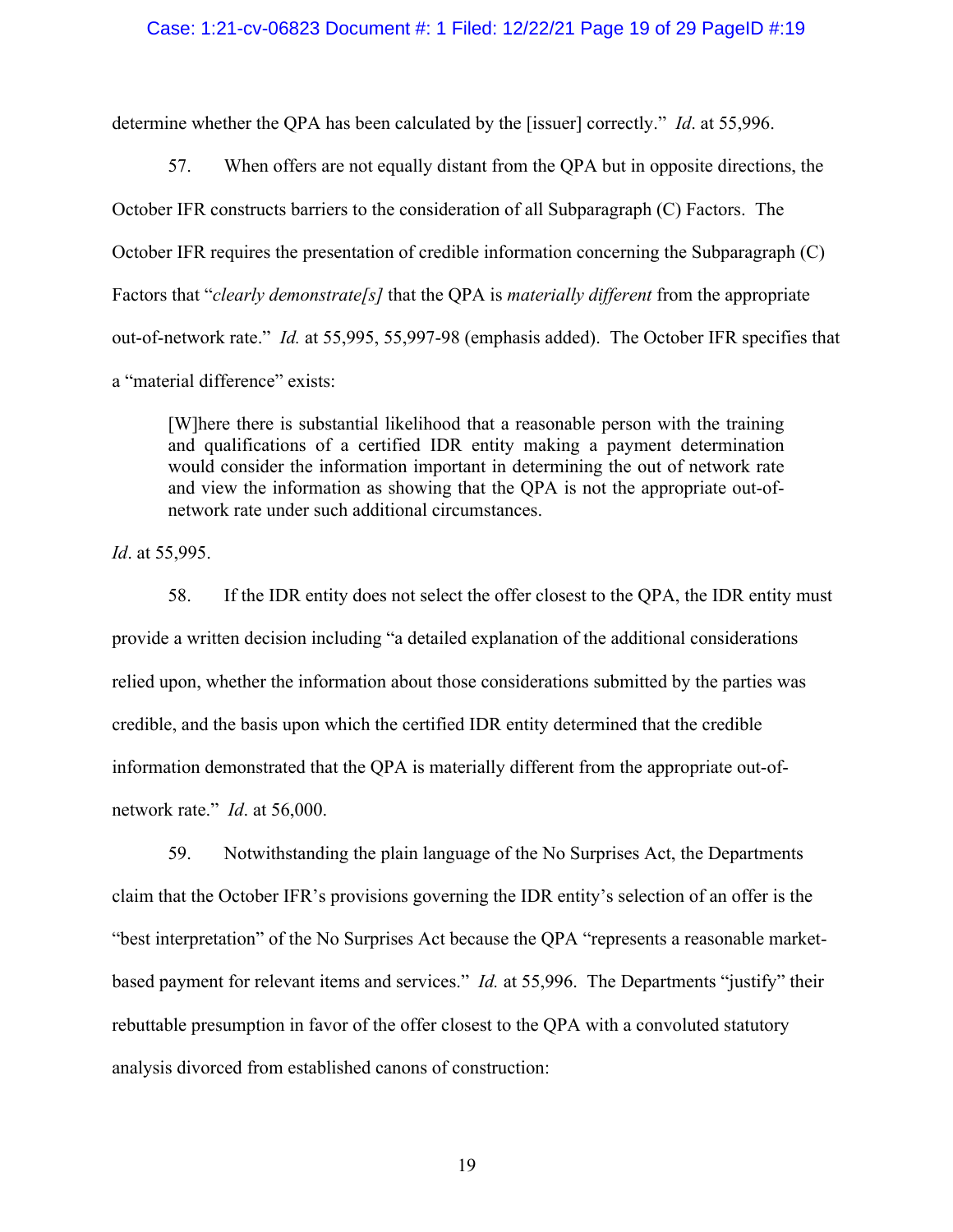The statutory text lists the QPA as the first factor that the certified IDR entity must consider in determining which offer to select. The "additional circumstances" that the certified IDR entity must consider if relevant, credible information is provided are described in a separate paragraph, and the certified IDR entity's consideration of additional circumstances is subject to a prohibition on considering certain factors. Additionally, whereas the statute provides relatively limited guidance on how to consider or define these additional circumstances, the statute sets out detailed rules for calculating the QPA, suggesting that an accurate and clear calculation of the QPA is integral to the application of consumer cost sharing and to the certified IDR entity's determination of the out-of-network rate. . . . Cost sharing for participants, beneficiaries, and enrollees for items and services will be based on the recognized amount, which will generally be the QPA for services eligible for the Federal IDR process, indicating that the QPA is a reasonable out-of-network rate. The Departments are also required to report how payment determinations compare to the corresponding QPA, reflecting that the QPA is a benchmark for determining the appropriate out-of-network rate. Taken together, these statutory elements reflect the importance the No Surprises Act assigns to the QPA in the Federal IDR process, and show that the statute contemplates that typically the QPA will be a reasonable out-of-network rate.

*Id.* (internal citation omitted).

60. Additionally, in support for their decision to "[anchor] the determination of the

out-of-network rate to the QPA," the Departments point to several "policy considerations,"

including that the rebuttable presumption "will increase the predictability of IDR outcomes,

which may encourage parties to reach an agreement outside of the Federal IDR process to avoid

the administrative costs, and will aid in reducing prices that *may* have been inflated due to the

practice of surprise billing prior to the No Surprises Act." *Id*. (emphasis added).

61. However, the Departments fail to explain how any of these justifications

overcome the clear and unambiguous text of the No Surprises Act listing the Subparagraph (C)

Factors that the IDR "shall" consider. 42 U.S.C.  $\frac{1}{2}$  300gg-111(c)(5)(C); 29 U.S.C.  $\frac{1}{2}$ 

1185e(c)(5)(C); 26 U.S.C. § 9816(c)(5)(C).

# **IV. THE ADMINISTRATIVE PROCEDURE ACT**

62. The APA states that an agency may adopt a substantive rule only after the agency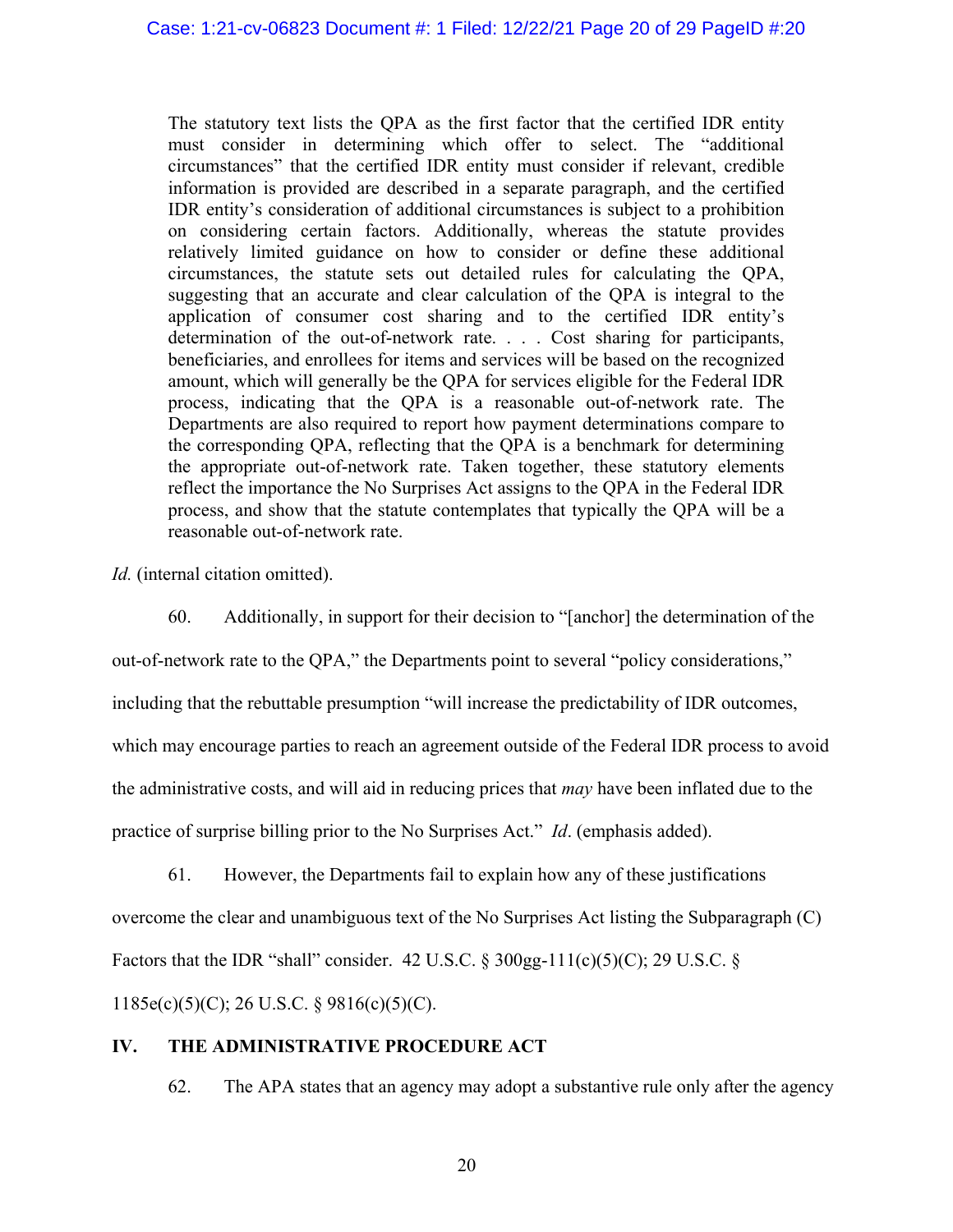#### Case: 1:21-cv-06823 Document #: 1 Filed: 12/22/21 Page 21 of 29 PageID #:21

publishes notice of proposed rulemaking in the Federal Register, provides an opportunity to the public to participate in the rulemaking through the submission of comments, considers the comments from the public, and then finalizes the rule. 5 U.S.C. § 553(b)-(d). After considering the comments it receives from the public, the agency may then publish its final rule not less than 30 days before its effective date. *Id*. § 553(c)-(d). These procedures are commonly referred to as "notice-and-comment rulemaking."

63. The APA creates an exception to the notice-and-comment rulemaking requirement if the agency for good cause finds that such procedures are "impracticable, unnecessary, or contrary to the public interest." *Id.*  $\S$  553(b)(B), (d)(3). If an agency believes that good cause exists, it must publish "the finding and a brief statement of reasons" in the rule. *Id.* § 553(b)(B), (d)(3).

64. The "good cause" exception under 5 U.S.C. § 553 is "narrowly construed and only reluctantly countenanced." *See New Jersey, Dep't Env't Prot. v. EPA*, 626 F.2d 1038, 1045 (D.C. Cir. 1980); *United States. v. Cain*, 583 F.3d 408, 420 (6th Cir. 2009); *Nw. Airlines, Inc. v. Goldschmidt*, 645 F.2d 1309, 1321 (8th Cir. 1981). In determining whether good cause exists, courts do not accord deference to the agency's findings. *Mack Trucks*, *Inc. v. EPA*, 682 F.3d 87, 93 (D.C. Cir. 2012).

65. Under the APA, courts must "hold unlawful and set aside agency action" that is "without observance of procedure required by law." *Id.* § 706(2)(D). Accordingly, a substantive rule that does not fall within the "good cause" exceptions and is promulgated without notice-andcomment rulemaking is invalid. *Id.* § 706(2)(D).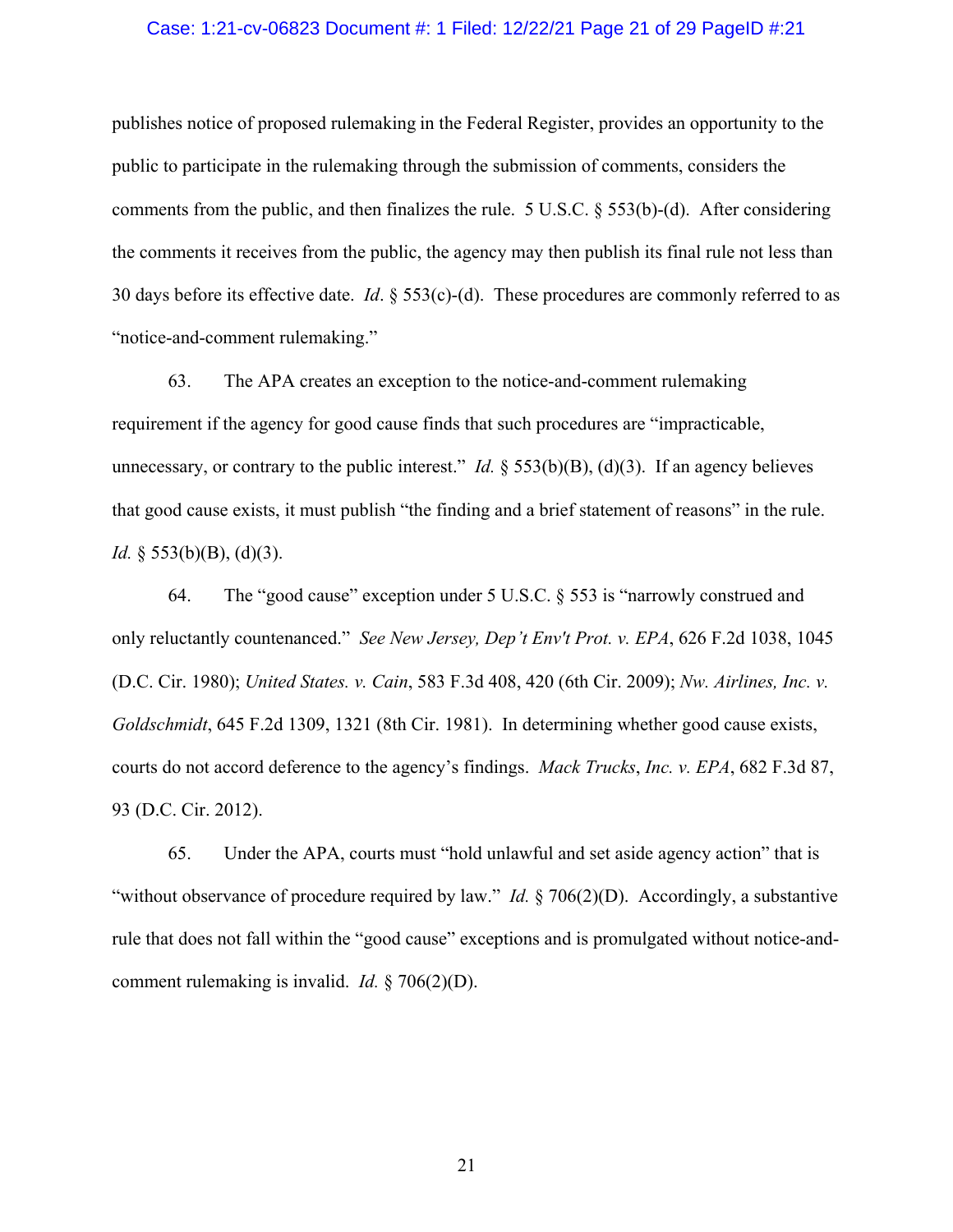#### **COUNT I**

# **THE OCTOBER IFR'S REBUTTABLE PRESUMPTION IN FAVOR OF THE OFFER CLOSEST TO THE QPA EXCEEDS THE DEFENDANTS' STATUTORY AUTHORITY AND IS NOT IN ACCORDANCE WITH LAW (42 U.S.C. § 300GG-111(C); 29 U.S.C. § 1185E(C); 26 U.S.C. § 9816(C); 5 U.S.C. § 706)**

66. Plaintiffs reallege and incorporates by reference paragraphs 1-65 as if fully set forth below.

67. The No Surprises Act enumerates specific factors—Subparagraph C Factors—that IDR entities "shall" consider when selecting one of the offers for payment for the item or service furnished out-of-network. 42 U.S.C. § 300gg-111(c)(5)(C); 29 U.S.C. § 1185e(c)(5)(C); 26 U.S.C. § 9816(c)(5)(C). In establishing the list of Subparagraph C Factors, Congress did not assign presumptive weight to any one factor—such as the QPA—and did not prescribe how the IDR entity should balance such factors. Instead, Congress granted discretion to the IDR entity to determine, in light of the facts and circumstances of each case, how to balance the Subparagraph C Factors.

68. The Departments flouted the plain language of the No Surprises Act when they promulgated the October IFR requiring the IDR entity to "select the offer closest to the [QPA]" unless it "determines that credible information submitted by either party … clearly demonstrates that the [QPA] is materially different from the appropriate out-of-network rate, or if the offers are equally distant from the [QPA] but in opposing directions." October IFR, 86 Fed. Reg. at 56,104, 56,116, 56,128.

69. The October IFR's rebuttable presumption in favor of the QPA unlawfully abrogates the discretion granted by Congress to IDR entities by dictating how the IDR entity should balance the Subparagraph C Factors. By requiring IDR entities to "presume that the QPA is an appropriate payment amount" unless a party provides "credible information" concerning the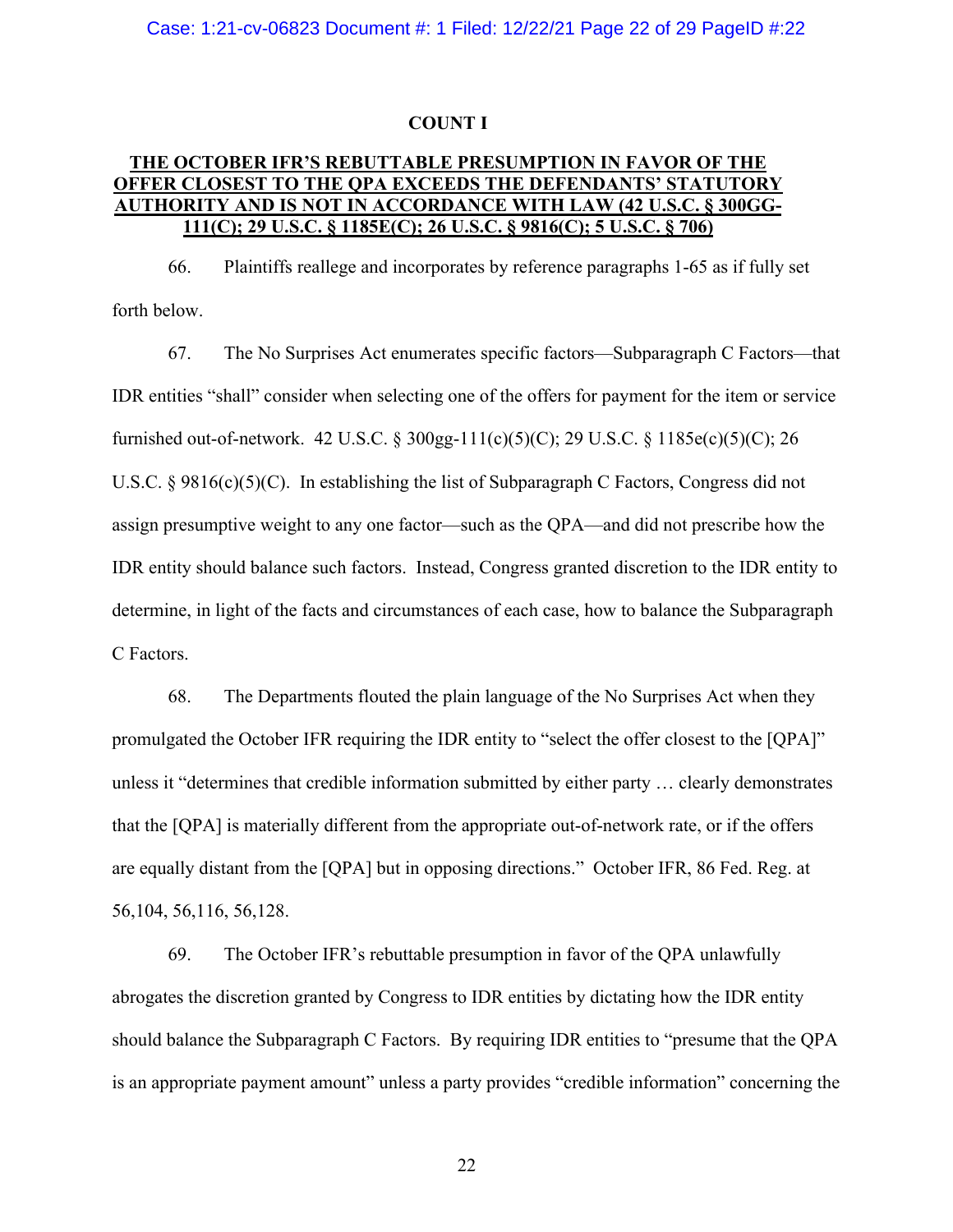#### Case: 1:21-cv-06823 Document #: 1 Filed: 12/22/21 Page 23 of 29 PageID #:23

Subparagraph (C) Factors "clearly demonstrating" that the QPA is "materially different from the appropriate out-of-network rate," the October IFR improperly gives presumptive weight to one factor—the QPA—over all other factors unless the party can meet additional requirements that are not supported by the text of the No Surprise Act. *Id*. at 55,996.

70. In other words, except in the rare circumstance that the offers are equally distant from the QPA but in opposing directions, the IDR entity is *not* required to consider any of the other Subparagraph (C) Factors unless "credible information submitted by the parties clearly demonstrates that the QPA is materially different from the appropriate out-of-network rate." *Id*. at 55,995. Therefore, the October IFR's rebuttable presumption violates the No Surprises Act's clear mandate requiring the IDR entity to consider *all* Subparagraph C factors when selecting the offer for payment. 42 U.S.C. § 300gg-111(c)(5)(C); 29 U.S.C. § 1185e(c)(5)(C); 26 U.S.C. § 9816(c)(5)(C).

71. The October IFR contradicts Congress's unambiguous directive that the IDR entity "shall consider" *all* Subparagraph C Factors in determining which offer is the payment to be applied. 42 U.S.C. § 300gg-111(c)(5)(C); 29 U.S.C. § 1185e(c)(5)(C); 26 U.S.C. §  $9816(c)(5)(C)$ . It is well established that "no deference is due to agency interpretations at odds with the plain language of the statute itself." *Smith v. City of Jackson, Miss*., 544 U.S. 228, 266 (2005).

72. Had Congress wanted to establish a presumption in favor of the QPA in the event of a payment dispute between providers/facilities and insurers, it would have done so. "Where Congress includes particular language in one section of a statute but omits it in another section of the same Act, it is generally presumed that Congress acts intentionally and purposely in the disparate inclusion or exclusion." *Russello v. United States*, 464 U.S. 16, 23 (1983). Notably,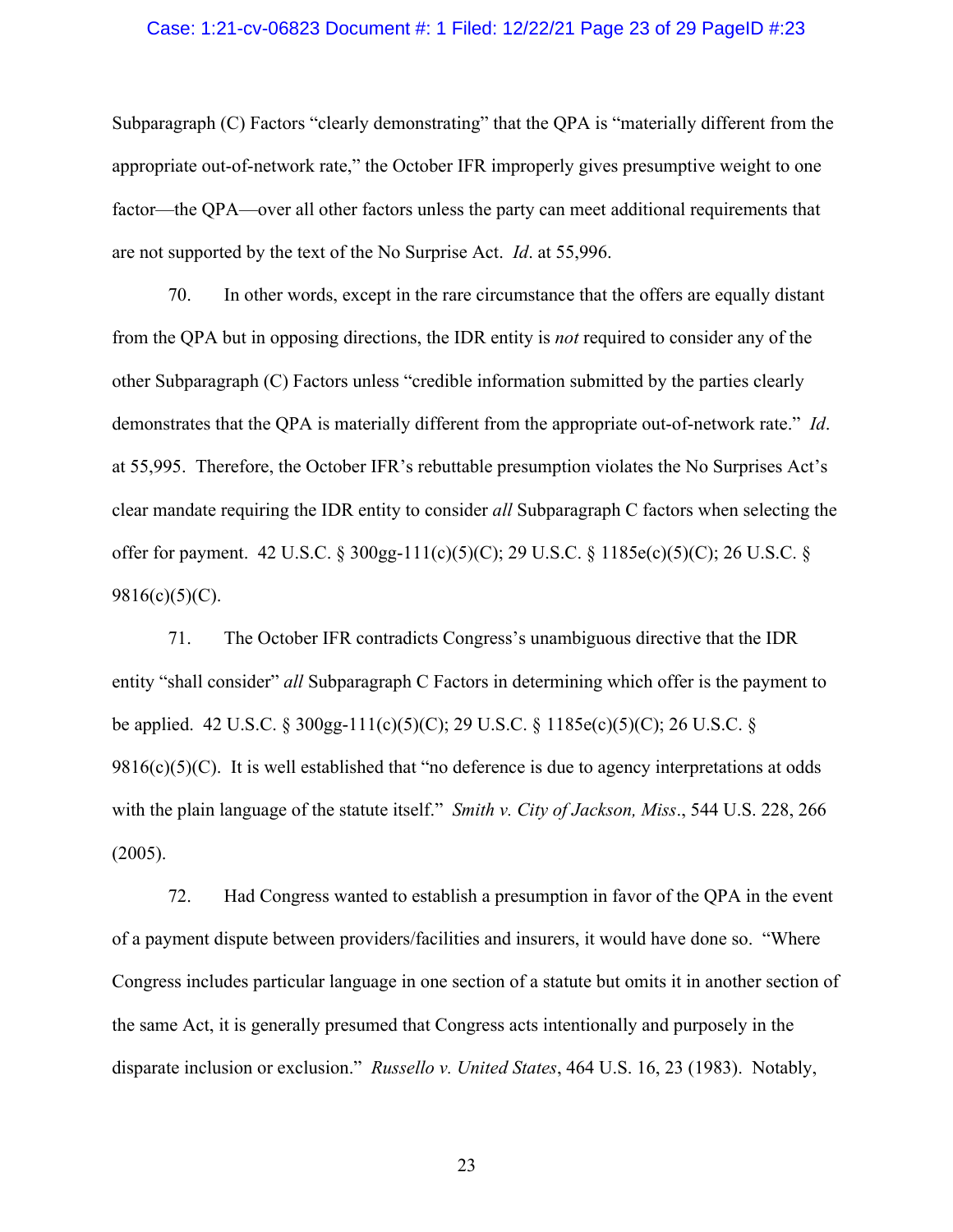#### Case: 1:21-cv-06823 Document #: 1 Filed: 12/22/21 Page 24 of 29 PageID #:24

Congress established rebuttable presumptions elsewhere in the Consolidated Appropriations Act, 2021. For instance, in a section entitled "Rebuttable Presumption of Irreparable Harm," Congress provided that a "plaintiff seeking any such injunction shall be entitled to a *rebuttable presumption* of irreparable harm upon a finding of a violation identified in this subsection ...." Consolidated Appropriations Act of 2021, Pub. L. No. 116-260, 134 Stat. 1182, 2208 (codified at 15 U.S.C. § 1116(a)) (emphasis added). Contrary to such provisions of the Consolidated Appropriations Act, 2021, Congress chose not to establish a rebuttable presumption in favor of the QPA in the No Surprises Act. Instead, Congress outlined a list of considerations that the IDR entity must take into account when selecting an offer for payment. 42 U.S.C. § 300gg-111(c)(5)(C); 29 U.S.C. § 1185e(c)(5)(C); 26 U.S.C. § 9816(c)(5)(C). This can only be construed to mean that Congress did not intend to establish a rebuttable presumption in favor of the QPA.

73. Indeed, by letter dated October 4, 2021, the Chairman and Ranking Member of the House Ways and Means Committee expressed concerns to the Departments that the October IFR "do[es] not reflect the law that Congress passed." Letter from Richard E. Neal, Chairman, Comm. on Ways & Means, and Kevin Brady, Ranking Member of Comm. on Ways & Means, to Xavier Becerra, Janet Yellen, and Martin Walsh, Dep't Sec'ys (Oct. 4, 2021).<sup>5</sup> This letter confirmed that the No Surprises Act "provides for an IDR process overseen by an independent and neutral arbiter who must consider a number of factors *equally* in deciding whether to select the provider or payer's offer." *Id*. at 2 (emphasis added). "Congress deliberately crafted the law to avoid any one factor tipping the scales during the IDR process." *Id*.

74. "The jurisdiction and authority of [administrative agencies] is confined solely to

<sup>5</sup> https://www.gnyha.org/wp-content/uploads/2021/10/2021.10.04-REN-KB-Surprise-Billing-Letter80.pdf.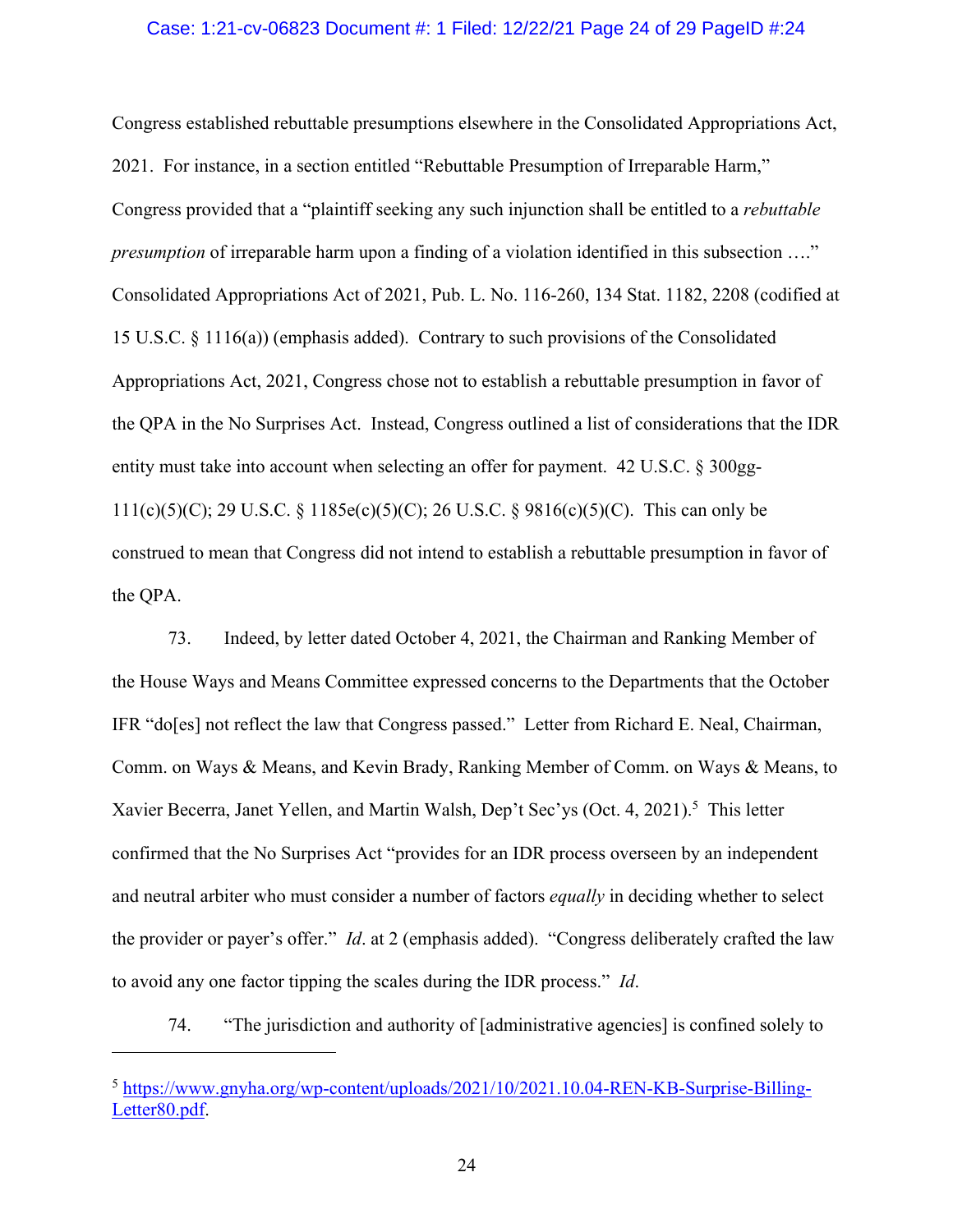#### Case: 1:21-cv-06823 Document #: 1 Filed: 12/22/21 Page 25 of 29 PageID #:25

that which Congress bestows." *Marquette Cement Mfg Co. v. FTC*, 147 F.2d 589, 592-93 (7th Cir. 1945). Congress did not specifically delegate authority to the Departments to promulgate rules imposing additional requirements on how IDR entities must weigh the Subparagraph C factors. The No Surprises Act only directs the Departments to establish by regulation an IDR process under which an IDR entity will determine the appropriate amount of payment "in accordance with the succeeding provisions of this subsection." 42 U.S.C. § 300gg-111(c)(2)(A); 29 U.S.C. § 1185e(c)(2)(A); 26 U.S.C. § 9816(c)(2)(A). The "succeeding provisions" unambiguously specified which factors the IDR entity must consider when selecting an offer. These provisions do not authorize, and cannot be reasonably interpreted to authorize, the October IFR's rebuttable presumption in favor of the QPA.

75. The October IFR's rebuttable presumption in favor of the QPA also contravenes the purpose of the No Surprises Act. In establishing the IDR process, Congress avoided the creation of a rebuttable presumption in favor of the QPA and for good reasons. Health care costs are highly complex and vary by patient characteristics, condition, severity, geography, and market dynamics, among other things. Congress acknowledged this reality when it designed an IDR process that directs the IDR entity to evaluate *all* Subparagraph (C) Factors. By establishing a rebuttable presumption standard, the Departments have rewritten the No Surprises Act, effectively creating *de facto* rate setting. *See* Letter from Members of Congress to Xavier Becerra, Janet Yellen, and Martin Walsh, Dep't Sec'ys, 1-2 (Nov. 5, 2021).<sup>6</sup>

76. Therefore, the October IFR's rebuttable presumption in favor of the offer closest to the QPA violates the APA because the October IFR is "arbitrary, capricious, an abuse of discretion, or otherwise not in accordance with law" and is "in excess of statutory jurisdiction,

 $6$  https://wenstrup.house.gov/uploadedfiles/2021.11.05 no surprises act letter.pdf.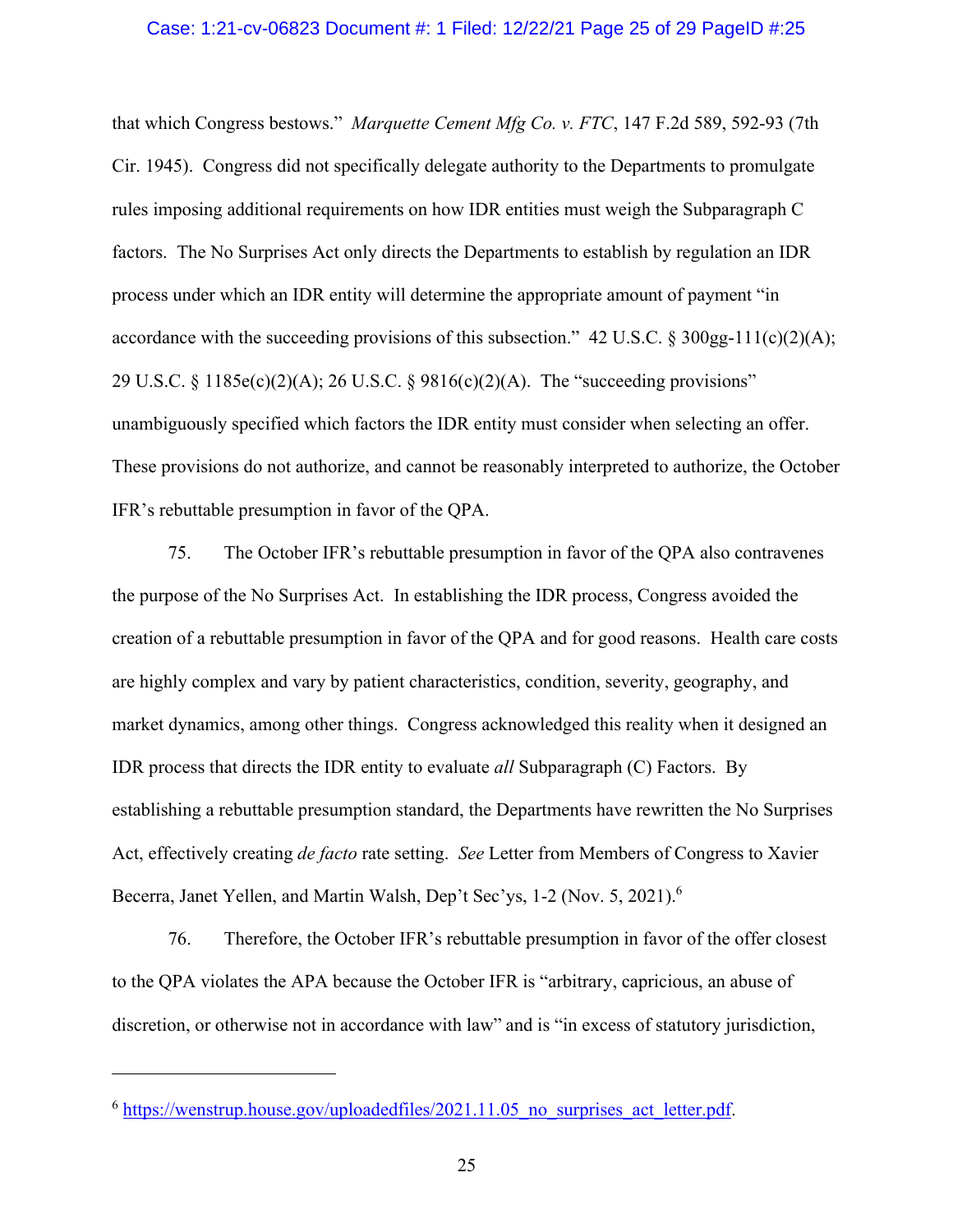#### Case: 1:21-cv-06823 Document #: 1 Filed: 12/22/21 Page 26 of 29 PageID #:26

authority, or limitations." 5 U.S.C. § 706(2)(A), (2)(C). Therefore, the October IFR's rebuttable presumption is invalid.

# **COUNT II**

# **VIOLATION OF THE APA'S NOTICE-AND-COMMENT RULEMAKING REQUIREMENTS (5 U.S.C. §§ 553, 706)**

77. Plaintiffs reallege and incorporate by reference paragraphs 1-76 as if fully set forth below.

78. Under the APA, an agency may adopt a substantive rule only after providing general notice of proposed rulemaking to the public, considering comments received from the public, and publishing the final rule not less than 30 days before the rule's effective date. 5 U.S.C.  $\S$  553(b)-(d).

79. Agencies may forego these notice-and-comment rulemaking requirements only if "the agency for good cause finds … that notice and public procedure thereon are impracticable, unnecessary, or contrary to the public interest." *Id*. § 553(b)(B); *see id.* § 553(d)(3). However, this "exemption of situations of emergency or necessity is not an 'escape clause' in the sense that any agency has discretion to disregard [the APA's] terms." S. Doc. No. 79-248, at 200 (1946).

80. In promulgating the October IFR's provisions unlawfully establishing a rebuttable presumption in favor of the QPA, the Departments failed to provide notice of proposed rulemaking and an opportunity for interested stakeholders to participate in the rulemaking process though the submission of comments. Further, these provisions of the October IFR went into effect on the same day of its publication in the Federal Register. October IFR, 86 Fed. Reg. at 55,980.

81. The Departments justified this violation of the APA's notice-and-comment rulemaking requirements by invoking the "good cause" exception. However, the Departments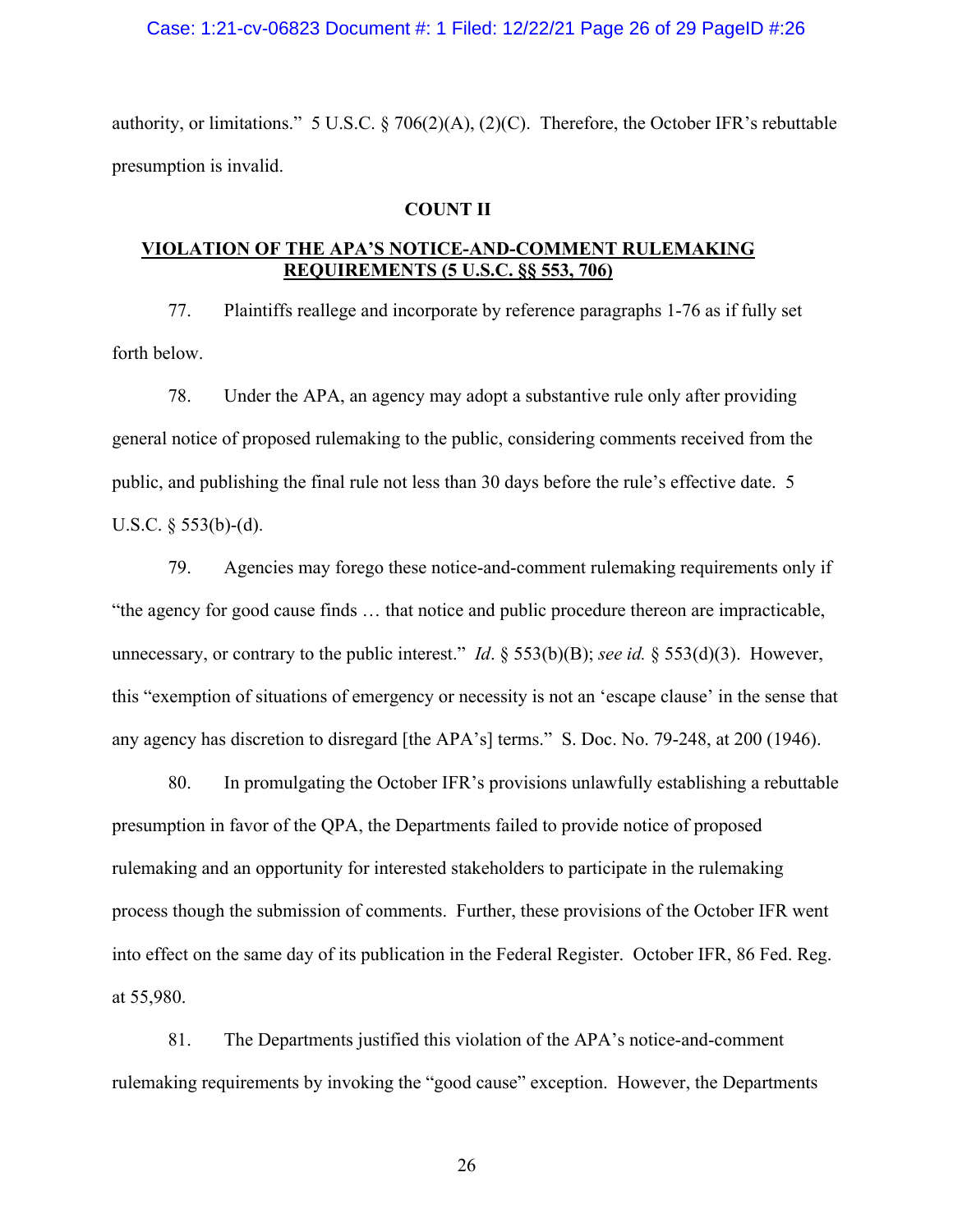#### Case: 1:21-cv-06823 Document #: 1 Filed: 12/22/21 Page 27 of 29 PageID #:27

fail to meet the high bar necessary for exercising this exception. *Jifry v. FAA*, 370 F.3d 1174, 1179 (D.C. Cir. 2004) (good cause exists in "emergency situations, or where delay could result in serious harm") (internal citation omitted); *United States v. Vasquez*, 576 F. Supp. 2d 928, 941 (N.D. Ill. 2008) (finding good cause to forgo notice and comment regarding a sex offender registration act due to the "concern for public safety and the risks" of delay).

82. Congress gave the Departments more than sufficient time—an entire year—to promulgate regulations on the IDR process. 42 U.S.C.  $\frac{\delta 300gg-111(c)(2)(A); 29 U.S.C. \delta}{\delta}$ 1185e(c)(2)(A); 26 U.S.C. § 9816(c)(2)(A). The Departments cannot show good cause to forego notice-and-comment procedures when the Departments waited almost nine months to engage in the notice-and-comment rulemaking process.

83. Moreover, the Departments published the October IFR on October 7, 2021 approximately three months before the statutory deadline for promulgating regulations governing the IDR process. The Departments could have engaged in notice-and-comment rulemaking during this time before the IDR process commenced in 2022.

84. Accordingly, good cause did not exist for circumventing the APA's notice-andcomment rulemaking procedures when issuing the October IFR's provisions establishing the rebuttable presumption in favor of the offer closest to the QPA. Hence, the Departments promulgated the October IFR's rebuttable presumption in favor of the QPA in violation of the APA's notice-and-comment rulemaking procedures. Such provisions of the October IFR were issued "without observance of procedure required by law," and are, therefore, invalid. 5 U.S.C.  $$706(2)(D).$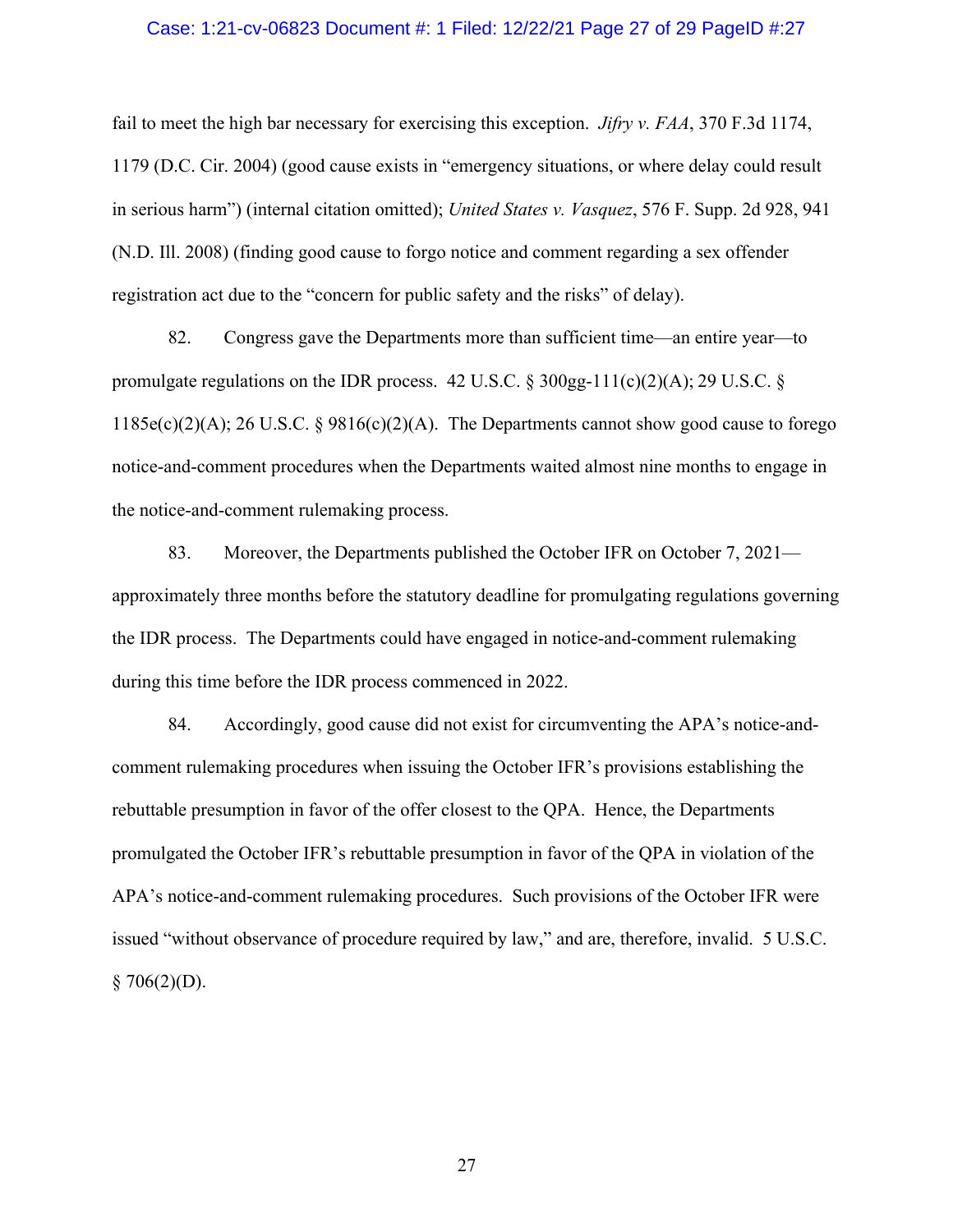# **RELIEF REQUESTED**

**WHEREFORE**, Plaintiffs respectfully request relief as follows:

1. A declaration by the Court that the following provisions of the Departments' October IFR's are arbitrary, capricious, an abuse of discretion, and contrary to statutory law, and are, therefore, invalid:

- a. 45 C.F.R. § 149.510(a)(2)(v); 45 C.F.R. § 149.510(a)(2)(viii); the second and third sentence of 45 C.F.R.  $\S$  149.510(c)(4)(ii)(A); the final sentence of 45 C.F.R.  $\S$  159.510(c)(4)(iii)(C); 45 C.F.R.  $\S$  510(c)(4)(iv); and 45 C.F.R.  $\S$  $510(c)(4)(vi)(B)$ .
- b. 26 C.F.R. § 54.9816-8T(a)(2)(v); 26 C.F.R. § 54.9816-8T(a)(2)(viii); the second and third sentence of 26 C.F.R.  $\S$  54.9816-8T(c)(4)(ii)(A); the final sentence of 26 C.F.R. § 54.9816-8T(c)(4)(iii)(C); 26 C.F.R. § 54.9816-8T(c)(4)(iv); and 26 C.F.R.  $\S$  54.9816-8T(c)(4)(vi)(B).
- c. 29 C.F.R. § 2590.716-8(a)(2)(v); 29 C.F.R. § 2590.716-8(a)(2)(viii); the second and third sentence of 29 C.F.R.  $\S 2590.716-8(c)(4)(ii)(A)$ ; the final sentence of 29 C.F.R. § 2590.716-8(c)(4)(iii)(C); 29 C.F.R. § 2590.716-8(c)(4)(iv); and 29 C.F.R.  $\S 2590.716-8(c)(4)(vi)(B)$ .

2. A declaration by the Court that the aforementioned provisions of the October IFR are invalid because the Departments promulgated them without observance of procedure required by law.

3. An order from this Court vacating the aforementioned provisions of the Departments' October IFR and enjoining the Departments from implementing or enforcing them.

4. An order from this Court awarding Plaintiffs the costs and fees incurred in this